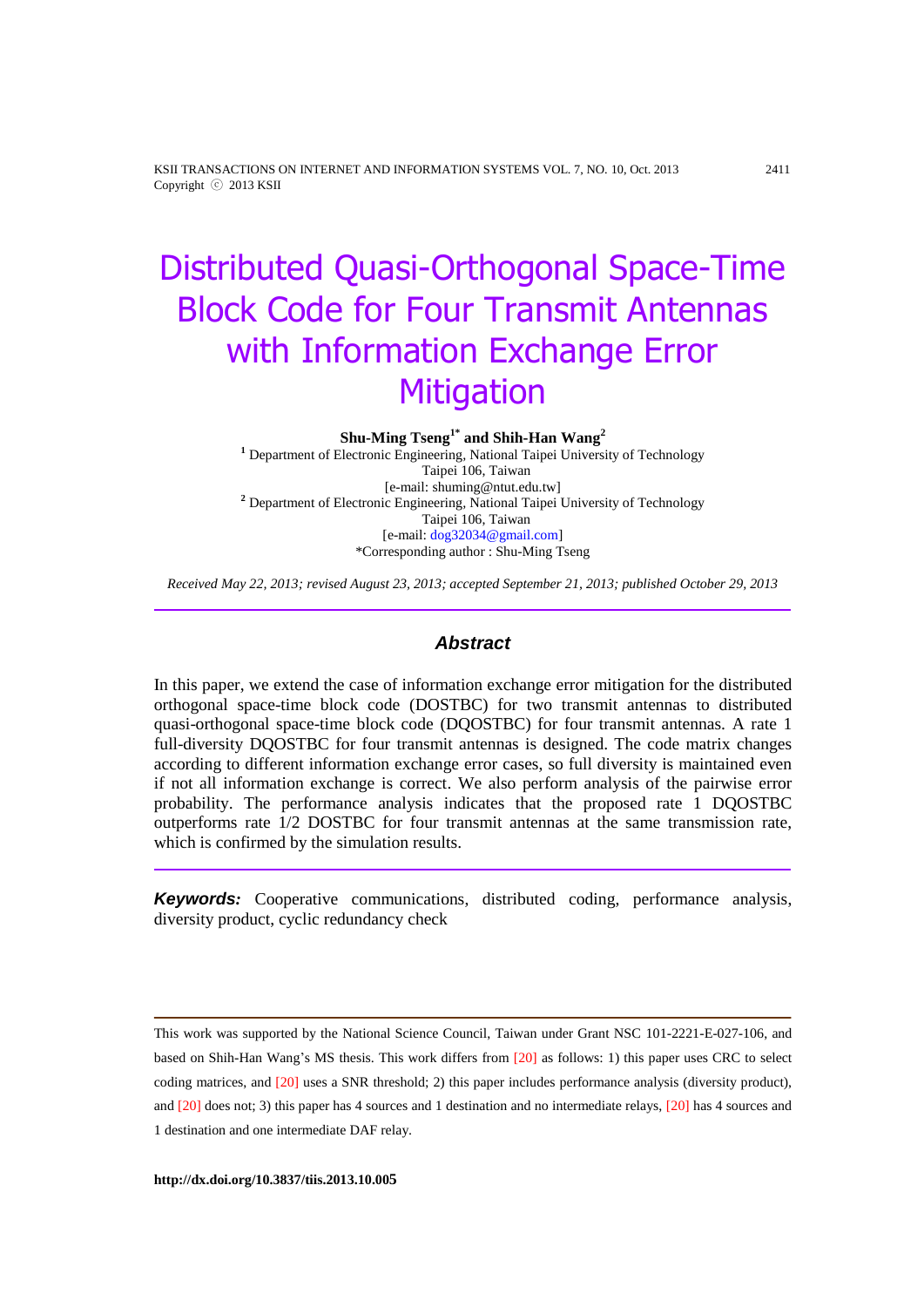#### **1. Introduction**

**T**he multiple input multiple output (MIMO) technique [1-4] can improve performance in fading channels through space-time processing. Examples include orthogonal space-time block code (OSTBC) and quasi-orthogonal space-time block code (QOSTBC). Because there is no rate 1 OSTBC for more than two transmit antennas, QOSTBC [5][6] is thus proposed. In [5], the QOSTBC with minimum decoding complexity is proposed. This only requires the joint detection of two real symbols. In  $[6]$ , the QOSTBC for two transmit antennas and three time slots is proposed. It achieves rate 1 and full diversity with low complexity maximum likelihood decoding. However, the cooperative systems involve information exchange errors, so QOSTBC schemes in [5][6], which don't consider information exchange errors, cannot be applied directly

Most mobile phones and wireless sensor network nodes only have a single antenna, and can't use the MIMO technique directly. To solve this problem, in [7], a cooperative system is proposed to share the users' antennas and generate a virtual MIMO system to achieve spatial diversity. The cooperative system can use distributed coding to improve performance further. In distributed coding, the codeword is constructed in a distributed manner [8]. In recent research, many distributed coding schemes are proposed. The distributed space-time block code (DSTBC) is proposed in [9][10]. In [11], a distributed space-time trellis code is proposed.

In the DSTBC scheme, the users exchange information from other users to share their transmit antennas, so STBC can be utilized in a distributed manner. But the distributed coding may result in information exchange errors and thus loss of full diversity. In the previous DSTBC papers, this problem is not considered. Only in [12], a way is proposed to solve the problem of information exchange errors in DSTBC and maintain full diversity. The basic idea is to change the code matrix according to whether each information exchange is correct or not, so the full diversity is maintained even if there are information exchange errors.

The distributed orthogonal space-time block code (DOSTBC) used in [12] is for two transmit antennas only. In [13], it has been shown that no rate 1 OSTBC exists for more than two antennas. In [14], rate 1 quasi-orthogonal space-time codes are designed but only have partial diversity. To achieve full diversity for quasi-orthogonal codes for four transmit antennas, constellation-rotation schemes were proposed in [15] and [16].

In this paper, DOSTBC with information exchange error mitigation for two transmit antennas [12] is extended to distributed quasi-orthogonal space-time block code (DQOSTBC) with information exchange error mitigation for four transmit antennas. The key idea is similar to  $[12]$ : to change the code matrix according to whether each information exchange is correct or not, so the full diversity is maintained even if there are information exchange errors. The difference is that the number of cases in the proposed scheme is more than that in [12] because the proposed scheme has more transmit antennas (users). Another contribution, not found in [12], is that the performance in terms of pairwise error probability is analyzed. The analysis in section 5 and simulation results in section 6 both indicate that the proposed DQOSTBC outperforms DOSTBC in terms of BER for the four transmit antennas case at the same transmission rate. In addition, the proposed DQOSTBC also outperforms QOSTBC with errors in information exchange due to loss of diversity.

The rest of this paper is organized as follows. In section 2, the system model of the proposed scheme is discussed. In section 3, a novel DQOSTBC scheme with information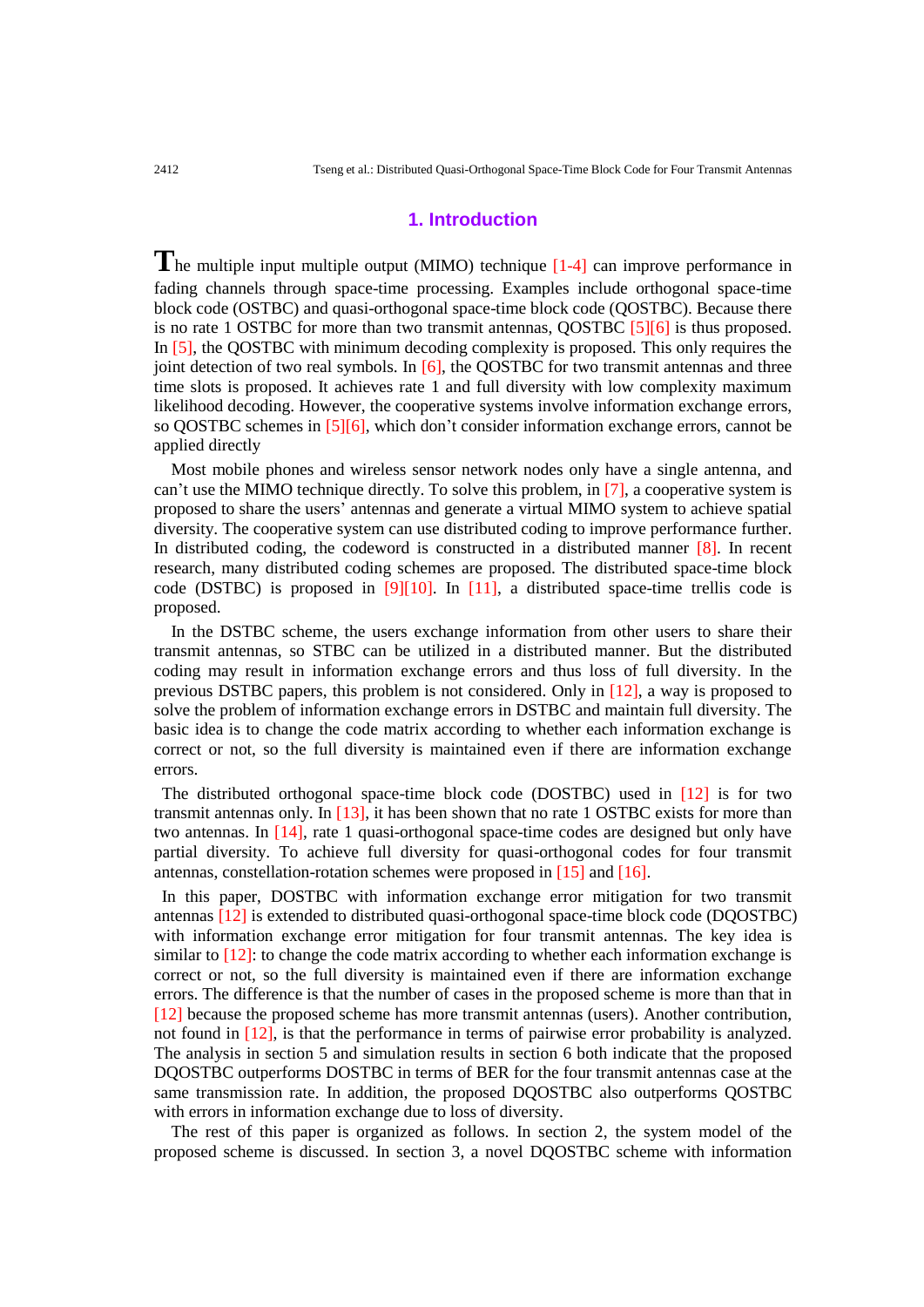KSII TRANSACTIONS ON INTERNET AND INFORMATION SYSTEMS VOL. 7, NO. 10, Oct. 2013 2413 Copyright ⓒ 2013 KSII

exchange error mitigation is proposed. Then, the detection and decoding is discussed in section 4. Performance analysis and simulation results are provided in sections 5 and 6, respectively. Finally, section 7 is the conclusion.

#### **2. System Model**

As shown in **Fig. 1**, a DSTBC system with four transmit antennas and one receive antenna is considered. The geographically dispersed users first exchange information (data symbols) among them and then transmit synchronously using a distributed space-time coding scheme. The stage of information exchange among users is a communication overhead and is not found in non-distributed space-time coding schemes. In this paper, a cyclic redundancy check (CRC), and additional overhead bits, help to choose one out of 16 cases. Without CRC, case 16 is always used. The full diversity is always maintained in the proposed scheme with and without CRC. However, the proposed scheme with CRC has lower error probability than the proposed scheme without CRC.



**Fig. 1.** The system model. The dashed arrow: information exchange stage. The detection and decoding has three steps. First, four-user ML in (12) is used. Then, the PIC in (13), where comes from [17], is used. Finally, two-user ML in (15) is used. The steps apply to all cases.

A flat Rayleigh fading channel is assumed and ideal channel state information (CSI) is assumed to be available at the receiver. At the receiver a parallel interference cancellation (PIC) scheme  $[17]$  is added. The received vector Y can be written as:

$$
Y = HC(x) + N \tag{1}
$$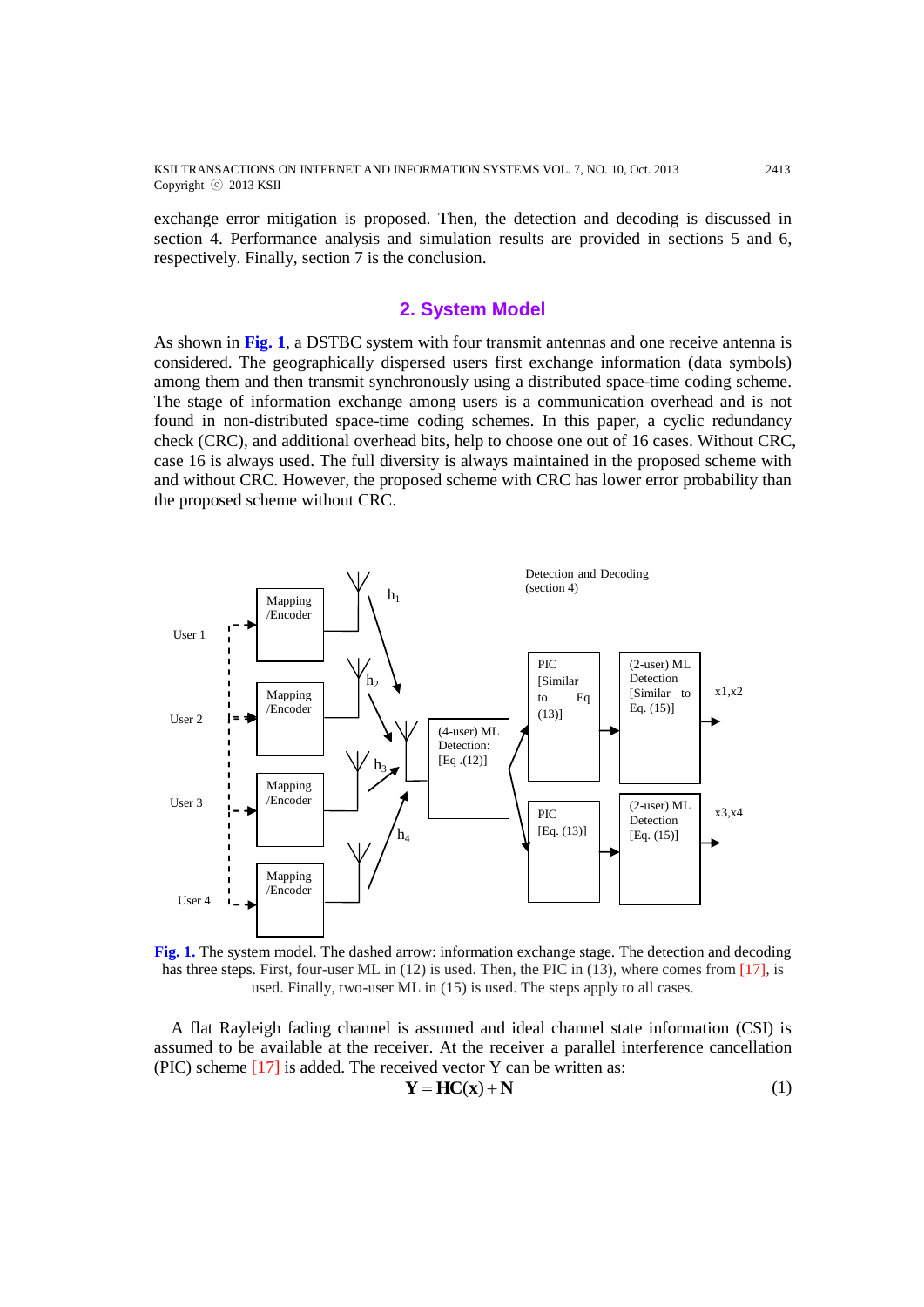where N is the AWGN. The rows of the above code matrices  $C(x)$  represent the users, and the columns represent the time slots. H is the channel matrix from the users to the destination and is given by:

$$
\mathbf{H} = \begin{bmatrix} h_1 & h_2 & h_3 & h_4 \end{bmatrix} \tag{2}
$$

where  $h_i$  is the channel coefficient from user  $i$  to the destination.

The rate 1 OOSTBC for four antennas [14] is given by:

$$
\mathbf{C}(\mathbf{x}) = \begin{bmatrix} x_1 & -x_2^* & -x_3^* & x_4 \\ x_2 & x_1^* & -x_4^* & -x_3 \\ x_3 & -x_4^* & x_1^* & -x_2 \\ x_4 & x_3^* & x_2^* & x_1 \end{bmatrix}
$$
(3)

Let **A** be the constellation space. For the elements in (3),  $x_1$  and  $x_2$  are selected from the constellation space **A**,  $x_3$  and  $x_4$  are selected from the constellation space  $e^{i\theta}$ **A**, where  $\theta = \pi/4$  [16]. That is, we use the rotational QOSTBC in this paper.

The QOSTBC matrix loses full diversity when information exchange has errors. So we are motivated to propose a novel DQOSTBC matrix for four antennas considering information exchange errors.

#### **3. Proposed Full Diversity DQOSTBC for Four Antennas**

The received signals of the information exchange between users are given by:

$$
R_{mn} = g_{mn}x_m + Z_m \qquad m, n = 1, 2, 3, 4
$$
 (4)

where  $x_m$  is the *m*-th user's data,  $R_{mn}$  is the received signal from the *m*-th user to the *n*-th user,  $g_{mn}$  is the flat Rayleigh fading channel coefficient between the *m*-th user and the *n*-th user, and  $Z_m$  is AWGN with zero mean and  $N_0$  variance.

Because each  $X_m$ , m=1,2,3,4, is detected correctly or in error, there are sixteen cases of the proposed DQOSTBC code matrix  $C(x)$ . The full diversity is maintained for every case. If CRC is present, we modify the code matrix and choose the corresponding case based on the received checksum. If CRC is not applied, then we choose the modified code matrix shown in case 16. The reason why case 1 is the best case and case 16 is the worst case is as follows. Case 1 has all decode and forward (DAF) matrix elements and case 16 has 12 amplify and forward (AAF) elements (with power normalization factor β). The more AAF elements, the worse the error probability. Therefore, case 16 is the worst case. The sixteen cases of the novel DQOSTBC are as follows.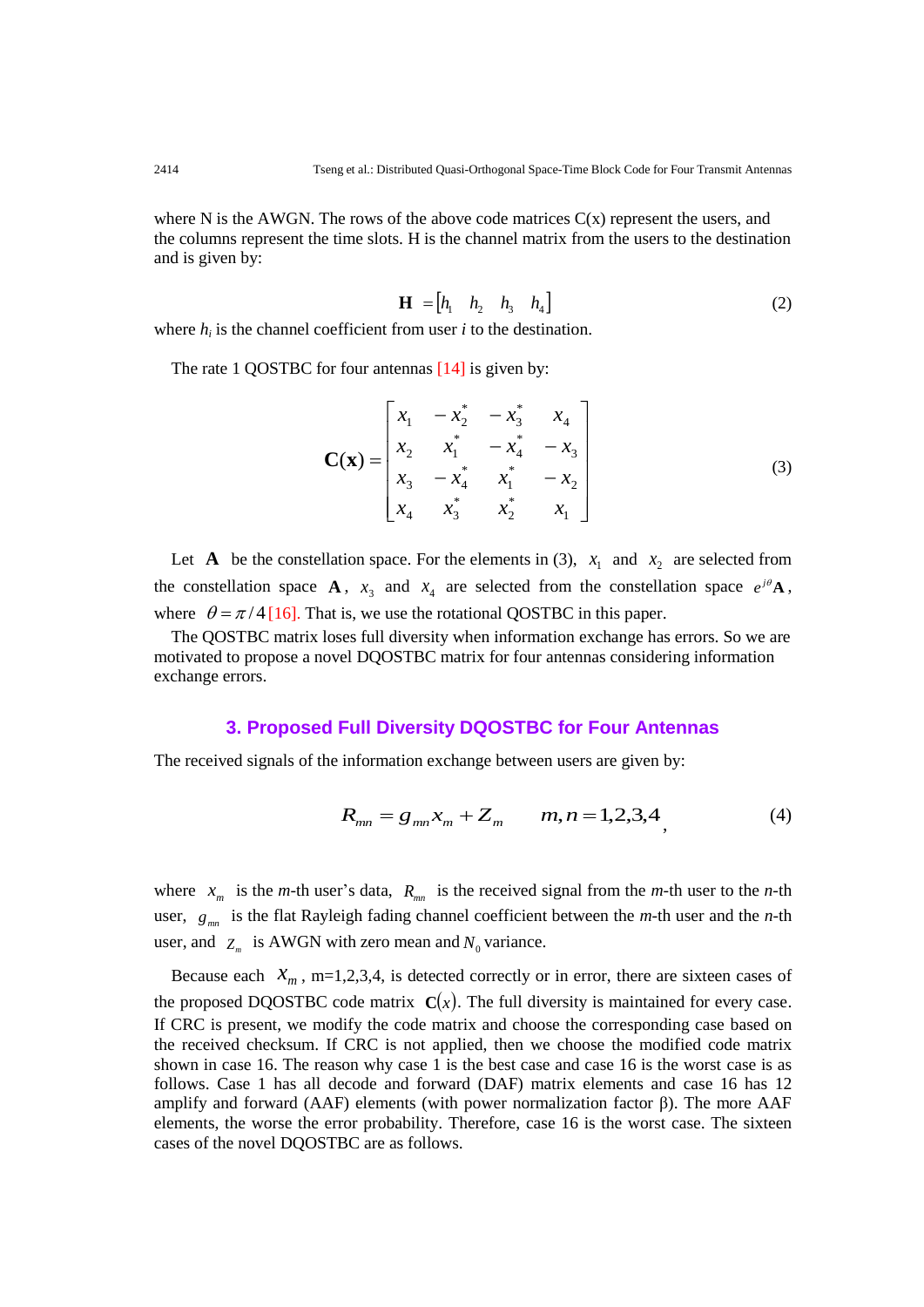KSII TRANSACTIONS ON INTERNET AND INFORMATION SYSTEMS VOL. 7, NO. 10, Oct. 2013 2415 Copyright ⓒ 2013 KSII

Case 1 (best case):  $x_1, \ldots, x_4$  are correct:

$$
\mathbf{C}(\mathbf{x}) = \begin{bmatrix} x_1 & -x_2^* & -x_3^* & x_4 \\ x_2 & x_1^* & -x_4^* & -x_3 \\ x_3 & -x_4^* & x_1^* & -x_2 \\ x_4 & x_3^* & x_2^* & x_1 \end{bmatrix}
$$
(5)

Case 2: only  $x_1$  is error:

$$
\mathbf{C}(\mathbf{x}) = \begin{bmatrix} x_1 & -x_2^* & -x_3^* & x_4 \\ x_2 & \beta_{12} R_{12}^* & -x_4^* & -x_3 \\ x_3 & -x_4^* & \beta_{13} R_{13}^* & -x_2 \\ x_4 & x_3^* & x_2^* & \beta_{14} R_{14} \end{bmatrix}
$$
(6)

(6) is arrived at because we replace  $x_I$  in the  $2^{nd} - 4^{th}$  columns by  $\beta_{Ii}R_{Ii}$ , i=2,3,4, respectively. Cases 3-15, which can be derived similarly, are listed in the Appendix A.

Case 16 (worst case):  $x_1, \ldots, x_4$  are all in error:

$$
\mathbf{C}(\mathbf{x}) = \begin{bmatrix} x_1 & -\beta_{21} R_{21}^* & -\beta_{31} R_{31}^* & \beta_{41} R_{41} \\ x_2 & \beta_{12} R_{12}^* & -\beta_{42} R_{42}^* & -\beta_{32} R_{32} \\ x_3 & -\beta_{43} R_{43}^* & \beta_{13} R_{13}^* & -\beta_{23} R_{23} \\ x_4 & \beta_{34} R_{34}^* & \beta_{24} R_{24}^* & \beta_{14} R_{14} \end{bmatrix} \tag{7}
$$

For cases 2-15, each case has variations. For example, consider case 3, where  $x_2$  is in error only to one user, say user 3. The code matrix is changed to:

$$
\mathbf{C}(\mathbf{x}) = \begin{bmatrix} x_1 & -x_2^* & -x_3^* & x_4 \\ x_2 & x_1^* & -x_4^* & -x_3 \\ x_3 & -x_4^* & x_1^* & -\beta_{23}R_{23} \\ x_4 & x_3^* & x_2^* & x_1 \end{bmatrix}
$$
(8)

where  $\beta_{mn}$  is the power normalization factor given by:

$$
\beta_{mn} = \sqrt{\frac{P}{P|g_{mn}|^2 + N_0}} \qquad m, n = 1, 2, 3, 4
$$
\n(9)

where  $P$  is the users' power constraint.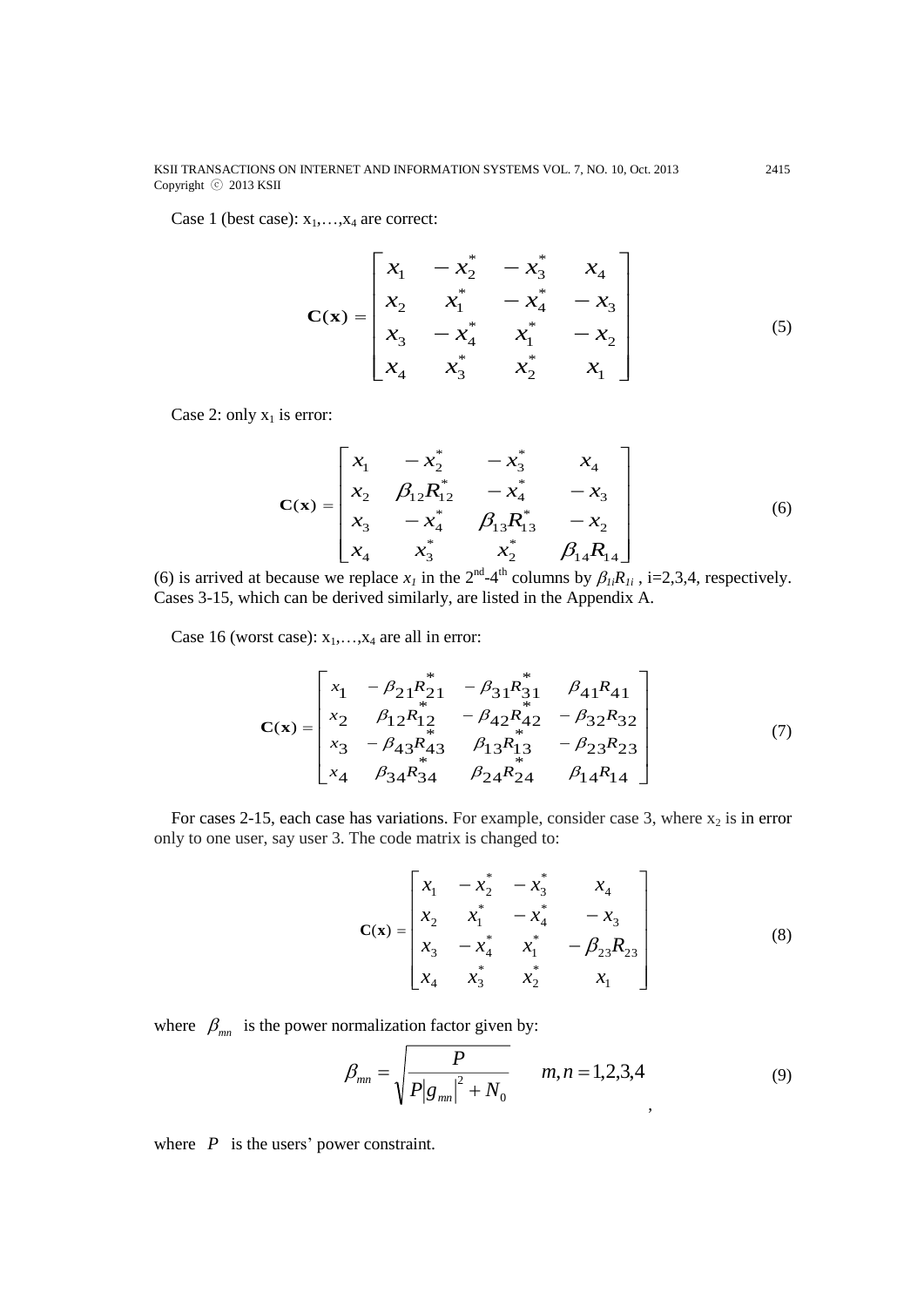## **4. Detection and Decoding**

As shown in **Fig. 1**, the detection and decoding has three steps. First, four-user ML in (12) is used. Then, the PIC in  $(13)$ , which comes from  $[17]$ , is used. Finally, two-user ML in  $(15)$  is used. The steps apply to all cases. Case 16 (worst case) is used for illustration purposes. The other cases can be derived similarly.

The received signal vector is as follows:

$$
\mathbf{Y} = \begin{bmatrix} y_1 \\ y_2 \\ y_3 \\ y_4 \end{bmatrix} = \begin{bmatrix} h_1 & h_2 & h_3 & h_4 \end{bmatrix} \begin{bmatrix} x_1 & -\beta_{21}R_{21}^* & -\beta_{31}R_{31}^* & \beta_{41}R_{41} \\ x_2 & \beta_{12}R_{12}^* & -\beta_{42}R_{42}^* & -\beta_{32}R_{32} \\ x_3 & -\beta_{43}R_{43}^* & \beta_{13}R_{13}^* & -\beta_{23}R_{23} \\ x_4 & \beta_{34}R_{34}^* & \beta_{24}R_{24}^* & \beta_{14}R_{14} \end{bmatrix} + \mathbf{N} \tag{10}
$$

where **N** is the noise vector.

Then (4) is substituted into (10) and, after some matrix operations, we then get:

$$
\widetilde{\mathbf{Y}} = \begin{bmatrix} y_1 \\ y_2 \\ y_3 \\ y_4 \end{bmatrix} = \begin{bmatrix} h_1 & h_2 & h_3 & h_4 \\ \beta_{12}g_{12}h_2^* & -\beta_{21}g_{21}h_1^* & \beta_{34}g_{34}h_4^* & -\beta_{43}g_{43}h_3^* \\ \beta_{13}g_{13}h_3^* & \beta_{24}g_{24}h_4^* & -\beta_{31}g_{31}h_1^* & -\beta_{42}g_{42}h_2^* \\ \beta_{14}g_{14}h_4 & -\beta_{23}g_{23}h_3 & -\beta_{32}g_{32}h_2 & \beta_{41}g_{41}h_4 \end{bmatrix} \begin{bmatrix} x_1 \\ x_2 \\ x_3 \\ x_4 \end{bmatrix} + \mathbf{N}
$$
\n
$$
\widetilde{\mathbf{Y}} = \widetilde{\mathbf{H}} \begin{bmatrix} x_1 \\ x_2 \\ x_3 \\ x_4 \end{bmatrix} + \mathbf{N}
$$
\n(11)

where  $y_k$  is the received signal at the *k*-th time interval,  $\tilde{Y}$  is the received vector, and  $\tilde{H}$ is the equivalent channel matrix. We assume perfect channel state information  $\tilde{H}$  is available.

The first step is (four-user) ML detection, and we get  $x_1, x_2, x_3$ ' 2  $x_1, x_2, x_3$  and  $x_4$  by:

$$
\begin{bmatrix} x_1 \\ x_2 \\ x_3 \\ x_4 \end{bmatrix} = \arg\min_{x_1, x_2, x_3, x_4} \widetilde{\mathbf{Y}} - \widetilde{\mathbf{H}} \begin{bmatrix} x_1 \\ x_2 \\ x_3 \\ x_4 \end{bmatrix}^2
$$
(12)

To refine the data detection and get better error probability, we add one-stage of PIC [17] and additional (two-user) ML detection as the second and third steps. The data are regrouped:  $x_1, x_2$  is one group (in one constellation) and  $x_3, x_4$  is the other (in the rotated

 $\ddot{\phantom{0}}$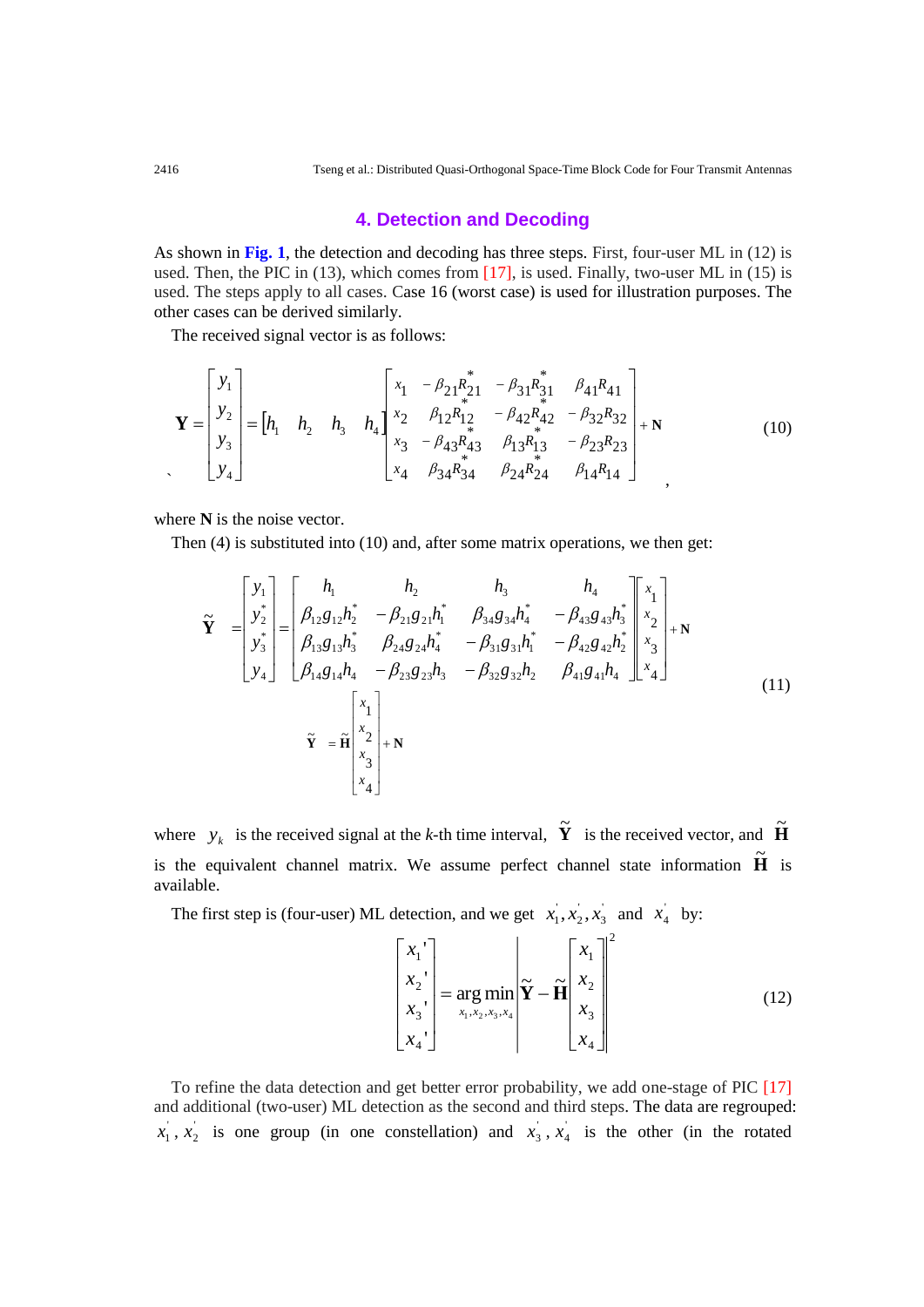KSII TRANSACTIONS ON INTERNET AND INFORMATION SYSTEMS VOL. 7, NO. 10, Oct. 2013 2417 Copyright ⓒ 2013 KSII

constellation). To refine the group composed of  $x_3$  and  $x_4$ , for example, we subtract the interference from the other group composed of  $x_1$  and  $x_2$ *:* 

$$
\mathbf{Y}_{34} = \mathbf{Y} - \mathbf{H} \begin{bmatrix} x_1 & -x_2 \\ x_2 & x_1^* & 0 & 0 \\ 0 & 0 & x_1^* & -x_2 \\ 0 & 0 & x_2^* & x_1 \end{bmatrix}
$$
 (13)

In (13),  $\mathbf{Y}_{34}$  is mainly contributed by  $x_3$  and  $x_4$ . Assume  $x_1$  and  $x_2$  are successfully decoded ( $x_1 = x_1$  and  $x_2 = x_2$  $\int_1$  and  $x_2$  $x_1 = x_1$  *and*  $x_2 = x_2$ , then:

$$
\mathbf{Y}_{34} = \mathbf{H} \begin{bmatrix} 0 & -\alpha_{21}^* & -\beta_{31} R_{31}^* & \beta_{41} R_{41} \\ 0 & \alpha_{12}^* & -\beta_{42} R_{42}^* & -\beta_{32} R_{32} \\ x_3 & -\beta_{43} R_{43}^* & \alpha_{13}^* & -\alpha_{23} \\ x_4 & \beta_{34} R_{34}^* & \alpha_{24}^* & \alpha_{14} \end{bmatrix} \tag{14}
$$

where  $\alpha_{ij} = \beta_{ij} R_{ij} - x_i$   $i = 1, 2, j = 1, 2, 3, 4$ . Note that  $R_{ij}$  is a noisy version of  $x_i$ , as shown in  $(4)$ .

Finally, (two-user) ML detection is applied to get better detection of  $x_3$  and  $x_4$ , the decision metric is:

$$
\left\| \mathbf{Y}_{34} - \mathbf{H} \begin{bmatrix} 0 & 0 & -x_3^* & x_4 \\ 0 & 0 & -x_4^* & -x_3 \\ x_3 & -x_4^* & 0 & 0 \\ x_4 & x_3^* & 0 & 0 \end{bmatrix} \right\|^2
$$
(15)

Similarly,  $x_1$  and  $x_2$  can be refined in the same way in another PIC block and (two-user) ML detection.

### **5. Performance Analysis**

The theoretical analysis of error probability can be obtained by the integral of the diversity product [18]. The diversity product is defined as follows:

$$
\lambda = \min_{C \neq C} \left| \det \left[ (\mathbf{C} - \mathbf{C}^{\cdot})(\mathbf{C} - \mathbf{C}^{\cdot})^H \right] \right|^{1/2N}
$$
(16)

Then we get  $[18]$ :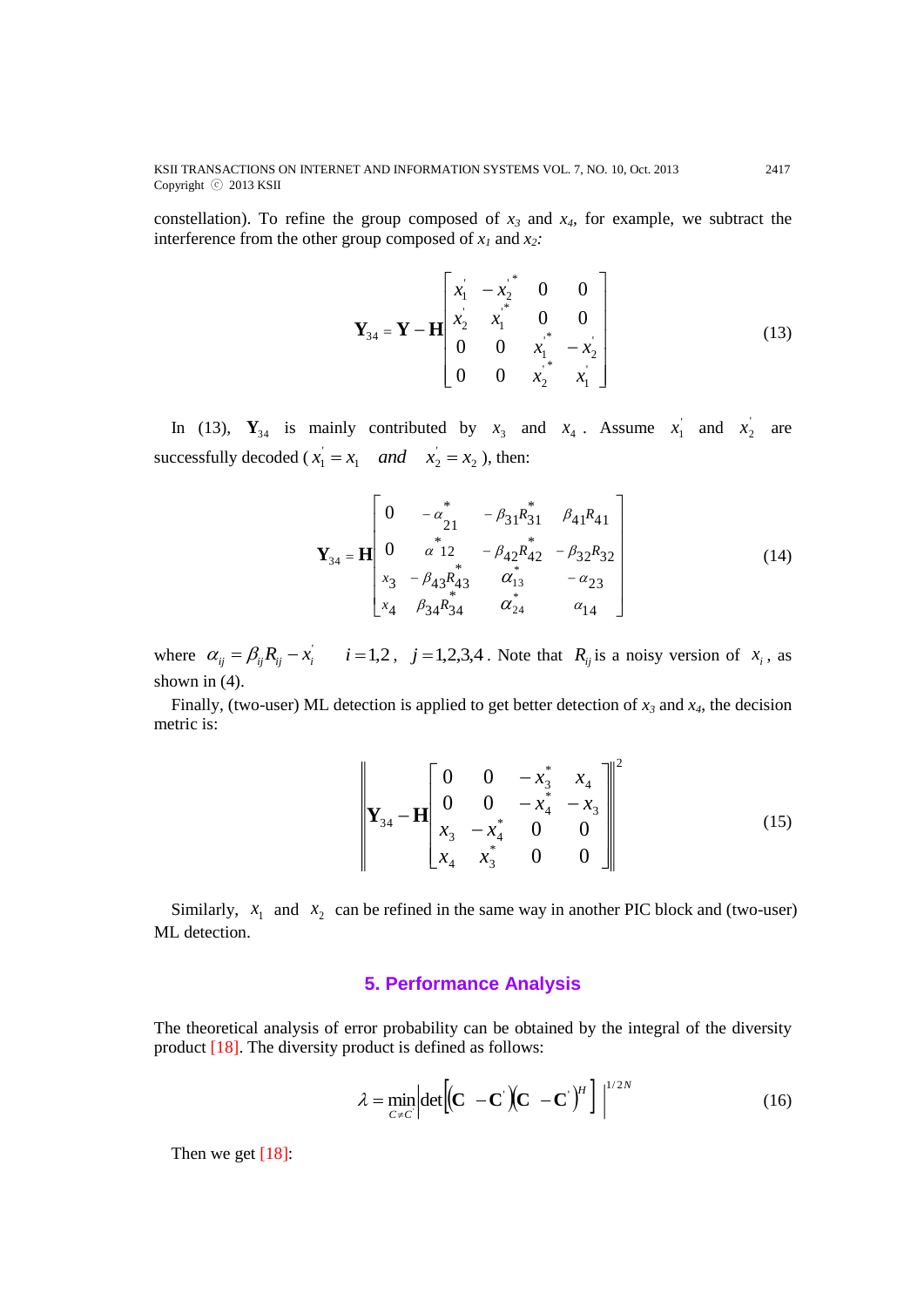$$
P\left(\mathbf{C} \to \mathbf{C}\right) \le \left(\lambda^2\right)^{-NM} \left(\frac{E_s}{4N_0}\right)^{-NM},\tag{17}
$$

where *N* is the number of transmit antennas, *M* is the number of receive antennas,  $E<sub>s</sub>$  is the average energy of symbols,  $C$  is the transmitted code matrix and  $C$  is another code matrix.

The significance of the diversity product is that error probability can be obtained by calculating the diversity product  $\lambda$  [18], as shown in (17). In fact,  $\lambda$  is similar to the coding advantage defined in [19].

#### **5.1 Diversity Product of DQOSTBC**

For illustration purposes, only the diversity product of case 16 without PIC is calculated in this section. The diversity products of cases  $1-15$  are similar to case 16. The  $\mathbf{C}$  is similar to (7) and given by:

$$
\mathbf{C} = \begin{bmatrix} c_1 & -\beta_{21}g_{21}^{*}c_2^{*} & -\beta_{31}g_{31}^{*}c_3^{*} & \beta_{14}g_{14}c_4 \\ c_2 & \beta_{12}g_{12}^{*}c_1^{*} & -\beta_{42}g_{42}^{*}c_4^{*} & -\beta_{32}g_{32}c_3 \\ c_3 & -\beta_{43}g_{43}^{*}c_4^{*} & \beta_{13}g_{13}^{*}c_1^{*} & -\beta_{23}g_{23}c_2 \\ c_4^{*} & \beta_{34}g_{34}^{*}c_3^{*} & \beta_{24}g_{24}^{*}c_2^{*} & \beta_{14}g_{14}c_1 \end{bmatrix}
$$
(18)

Assume the error matrix of DQOSTBC is:

$$
(\mathbf{C} - \mathbf{C}) = \begin{bmatrix} x_1 - c_1 & -\beta_{21}g_{21}^*(x_2^* - c_2^*) & -\beta_{31}g_{31}^*(x_3^* - c_3^*) & \beta_{41}g_{41}(x_4 - c_4) \\ x_2 - c_2 & \beta_{12}g_{12}^*(x_1^* - c_1^*) & -\beta_{42}g_{42}^*(x_4^* - c_4^*) & -\beta_{32}g_{32}(x_3 - c_3) \\ x_3 - c_3 & -\beta_{43}g_{43}^*(x_4^* - c_4^*) & \beta_{13}g_{13}^*(x_1^* - c_1^*) & -\beta_{23}g_{23}(x_2 - c_2) \\ x_4 - c_4 & \beta_{34}g_{34}^*(x_3^* - c_3^*) & \beta_{24}g_{24}^*(x_2^* - c_2^*) & \beta_{14}g_{14}(x_1 - c_1) \end{bmatrix} \tag{19}
$$
  

$$
= \begin{bmatrix} \tilde{c}_{11} & -\tilde{c}_{21}^* & -\tilde{c}_{31}^* & \tilde{c}_{41} \\ \tilde{c}_{22} & \tilde{c}_{12}^* & -\tilde{c}_{42}^* & -\tilde{c}_{32} \\ \tilde{c}_{33} & -\tilde{c}_{43}^* & \tilde{c}_{13}^* & -\tilde{c}_{23} \\ \tilde{c}_{44} & \tilde{c}_{34}^* & \tilde{c}_{24}^* & \tilde{c}_{14} \end{bmatrix}
$$

where:

$$
\tilde{c}_i = x_i - c_i
$$
  $i = 1, 2, 3, 4$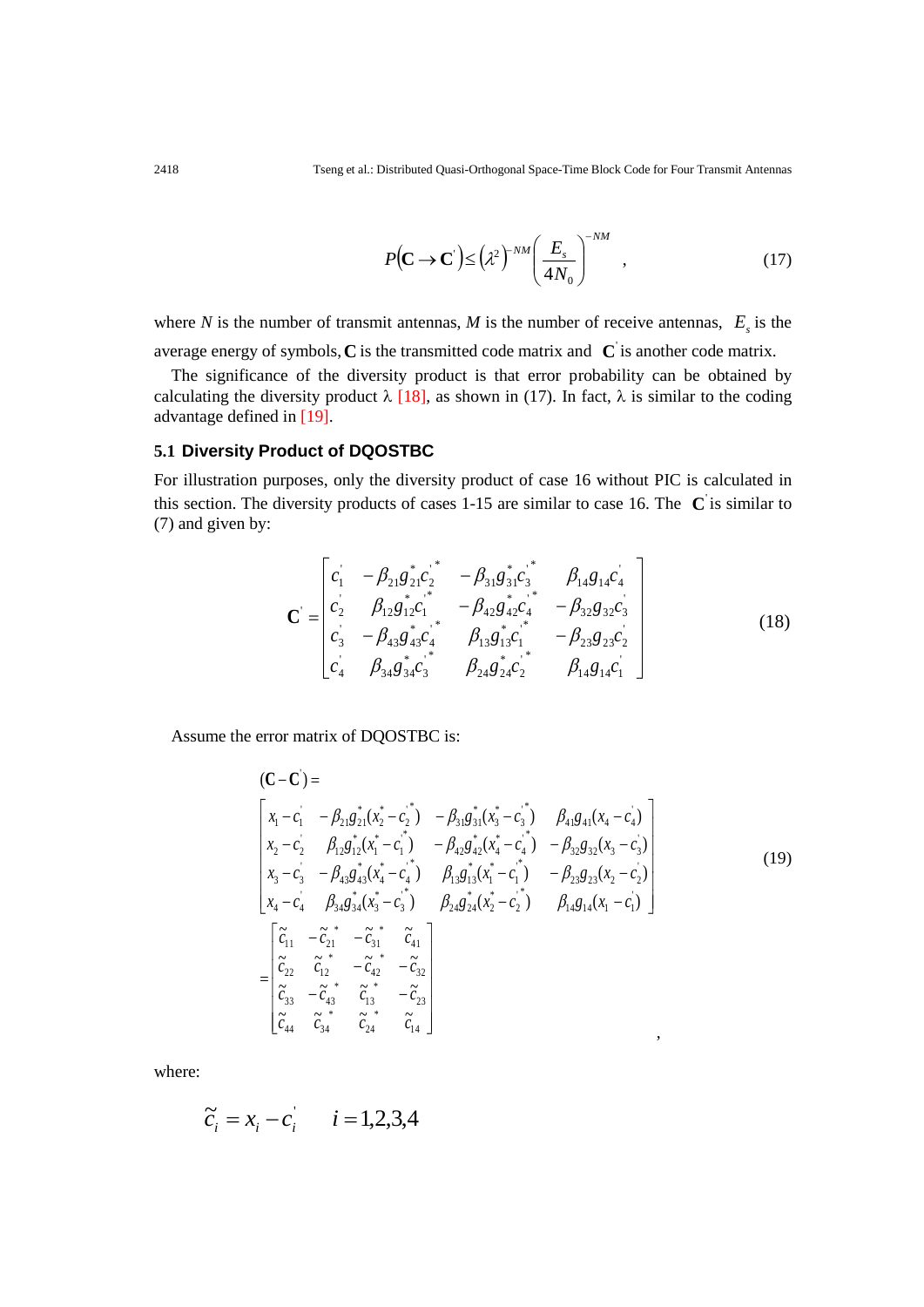KSII TRANSACTIONS ON INTERNET AND INFORMATION SYSTEMS VOL. 7, NO. 10, Oct. 2013 2419 Copyright ⓒ 2013 KSII

$$
\widetilde{c}_{ij} = \beta_{ij} g_{ij} (x_i - c_i) \qquad i, j = 1, 2, 3, 4 \quad \text{and} \quad i \neq j \tag{20}
$$

Thus:

$$
(\mathbf{C}-\mathbf{C}^{\prime})(\mathbf{C}-\mathbf{C}^{\prime})^{H}
$$
\n
$$
= \begin{bmatrix} \tilde{c}_{11} & -\tilde{c}_{21}^{*} & -\tilde{c}_{31}^{*} & \tilde{c}_{41} \\ \tilde{c}_{22} & \tilde{c}_{12}^{*} & -\tilde{c}_{42}^{*} & -\tilde{c}_{32} \\ \tilde{c}_{33} & -\tilde{c}_{43}^{*} & \tilde{c}_{13}^{*} & -\tilde{c}_{23} \\ \tilde{c}_{44} & \tilde{c}_{34}^{*} & \tilde{c}_{24}^{*} & \tilde{c}_{14} \end{bmatrix} \begin{bmatrix} \tilde{c}_{11} & -\tilde{c}_{21}^{*} & -\tilde{c}_{31}^{*} & \tilde{c}_{41} \\ \tilde{c}_{22} & \tilde{c}_{12}^{*} & -\tilde{c}_{42}^{*} & -\tilde{c}_{32} \\ \tilde{c}_{33} & -\tilde{c}_{43}^{*} & \tilde{c}_{13}^{*} & -\tilde{c}_{23} \\ \tilde{c}_{44} & \tilde{c}_{34}^{*} & \tilde{c}_{24}^{*} & \tilde{c}_{14} \end{bmatrix} \begin{bmatrix} \tilde{c}_{11} & -\tilde{c}_{21}^{*} & -\tilde{c}_{31}^{*} & \tilde{c}_{41} \\ \tilde{c}_{31} & -\tilde{c}_{43}^{*} & \tilde{c}_{13}^{*} & -\tilde{c}_{23} \\ \tilde{c}_{44}^{*} & \tilde{c}_{34}^{*} & \tilde{c}_{44}^{*} & \tilde{c}_{44}^{*} \end{bmatrix}
$$
\n
$$
= \begin{bmatrix} a_{1} & b_{1} & b_{2} & b_{3} \\ b_{1}^{*} & a_{2} & b_{4} & b_{5} \\ b_{2}^{*} & b_{4}^{*} & a_{3} & b_{6} \\ b_{3}^{*} & b_{5}^{*} & b_{6}^{*} & a_{4} \end{bmatrix}
$$
\n(21)

where:

$$
a_{i} = \sum_{j=1}^{4} |\tilde{c}_{ji}|^{2}, \quad i=1,2,3,4
$$
\n
$$
b_{1} = \tilde{c}_{11}\tilde{c}_{22}^{*} - \tilde{c}_{12}\tilde{c}_{21}^{*} + \tilde{c}_{42}\tilde{c}_{31}^{*} - \tilde{c}_{41}\tilde{c}_{32}^{*}
$$
\n
$$
b_{2} = \tilde{c}_{11}\tilde{c}_{33}^{*} + \tilde{c}_{43}\tilde{c}_{21}^{*} - \tilde{c}_{13}\tilde{c}_{31}^{*} - \tilde{c}_{41}\tilde{c}_{23}^{*}
$$
\n
$$
b_{3} = \tilde{c}_{11}\tilde{c}_{44}^{*} - \tilde{c}_{34}\tilde{c}_{21}^{*} - \tilde{c}_{24}\tilde{c}_{31}^{*} + \tilde{c}_{41}\tilde{c}_{14}^{*}
$$
\n
$$
b_{4} = \tilde{c}_{22}\tilde{c}_{33}^{*} - \tilde{c}_{43}\tilde{c}_{12}^{*} - \tilde{c}_{13}\tilde{c}_{42}^{*} + \tilde{c}_{32}\tilde{c}_{23}^{*}
$$
\n
$$
b_{5} = \tilde{c}_{22}\tilde{c}_{44}^{*} + \tilde{c}_{34}\tilde{c}_{12}^{*} - \tilde{c}_{24}\tilde{c}_{42}^{*} - \tilde{c}_{32}\tilde{c}_{14}^{*}
$$
\n
$$
b_{6} = \tilde{c}_{33}\tilde{c}_{44}^{*} - \tilde{c}_{34}\tilde{c}_{43}^{*} + \tilde{c}_{24}\tilde{c}_{13}^{*} - \tilde{c}_{23}\tilde{c}_{14}^{*}
$$

Then, (21) is substituted into (16) to find the diversity product of DQOSTBC.

# **5.2 Diversity Product of DOSTBC**

The diversity product of DOSTBC can be found in a similar way.

The rate  $1/2$  OSTBC  $[13]$  is given by: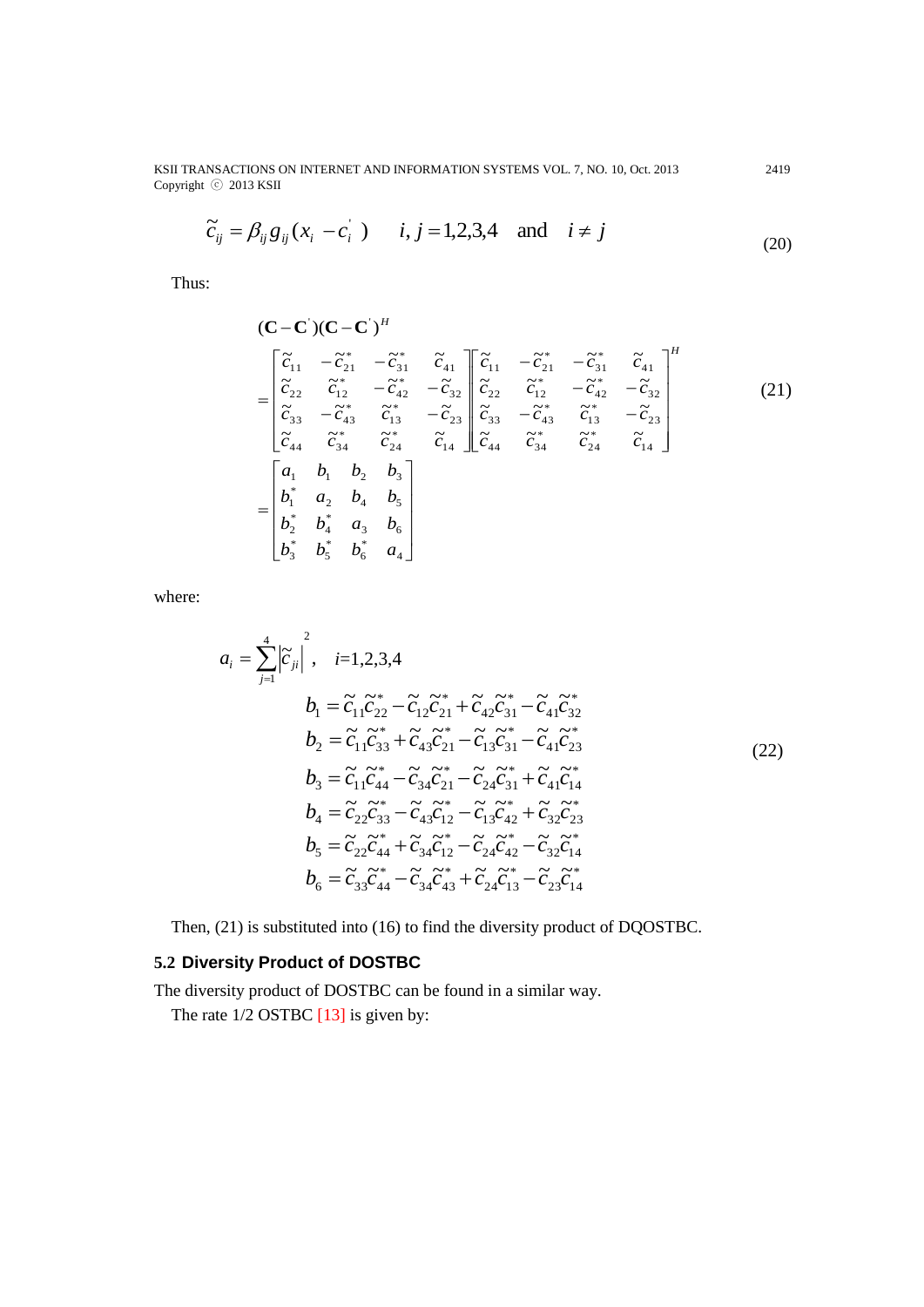$$
\begin{bmatrix} x_1 & x_2 & x_3 & x_4 \\ -x_2 & x_1 & -x_4 & x_3 \\ -x_3 & x_4 & x_1 & -x_2 \\ -x_4 & -x_3 & x_2 & x_1 \\ x_1^* & x_2^* & x_3^* & x_4^* \\ -x_2^* & x_1^* & -x_4^* & x_3^* \\ -x_3^* & x_4^* & x_1^* & -x_2^* \\ -x_4^* & -x_3^* & x_2^* & x_1^* \end{bmatrix} (23)
$$

The information exchange error is also considered and the code matrix is modified in a way similar to (7) in the worst case.

The error matrix of DOSTBC is:

$$
(C-C') = \n\begin{bmatrix}\nx_1 - c_1 & x_2 - c_2 & x_3 - c_3 & x_4 - c_4 \\
-\beta_{21}g_{21}(x_2 - c_2) & \beta_{12}g_{12}(x_1 - c_1) & -\beta_{43}g_{43}(x_4 - c_4) & \beta_{34}g_{34}(x_3 - c_3) \\
-\beta_{31}g_{31}(x_3 - c_3) & \beta_{42}g_{42}(x_4 - c_4) & \beta_{13}g_{13}(x_1 - c_1) & -\beta_{24}g_{24}(x_2 - c_2) \\
-\beta_{41}g_{41}(x_4 - c_4) & -\beta_{32}g_{32}(x_3 - c_3) & \beta_{23}g_{23}(x_2 - c_2) & \beta_{14}g_{14}(x_1 - c_1) \\
x_1^* - c_1^* & x_2^* - c_2^* & x_3^* - c_3^* & x_4^* - c_4^* \\
-\beta_{21}g_{21}^*(x_2^* - c_2^*) & \beta_{12}g_{12}^*(x_1^* - c_1^*) & -\beta_{43}g_{43}^*(x_4^* - c_4^*) & \beta_{34}g_{34}^*(x_3^* - c_3^*) \\
-\beta_{31}g_{31}^*(x_3^* - c_3^*) & \beta_{42}g_{42}^*(x_4^* - c_4^*) & \beta_{13}g_{13}^*(x_1^* - c_1^*) & -\beta_{24}g_{24}^*(x_2^* - c_2^*) \\
-\beta_{41}g_{41}^*(R_4^* - c_4^*) & -\beta_{32}g_{32}^*(x_3^* - c_3^*) & \beta_{23}g_{23}^*(x_2^* - c_2^*) & \beta_{14}g_{14}^*(x_1^* - c_1^*) \\
-\beta_{14}g_{41}^*(R_4^* - c_4^*) & -\beta_{32}g_{32}^*(x_3^* - c_3^*) & \beta_{23}g_{23}^*(x_2^* - c_2^*) & \beta_{14}g_{14}^*(x_1^* - c_1^*) \\
-\beta_{15}g_{41}^*(x_1^* - c
$$

where:

$$
\begin{aligned}\n\widetilde{c}_{ii} &= x_i - c_i \qquad i = 1, 2, 3, 4 \\
\widetilde{c}_{ij} &= \beta_{ij} (R_{ij}^* - c_i^*) \qquad i, j = 1, 2, 3, 4 \quad \text{and} \quad i \neq j\n\end{aligned} \tag{25}
$$

Thus: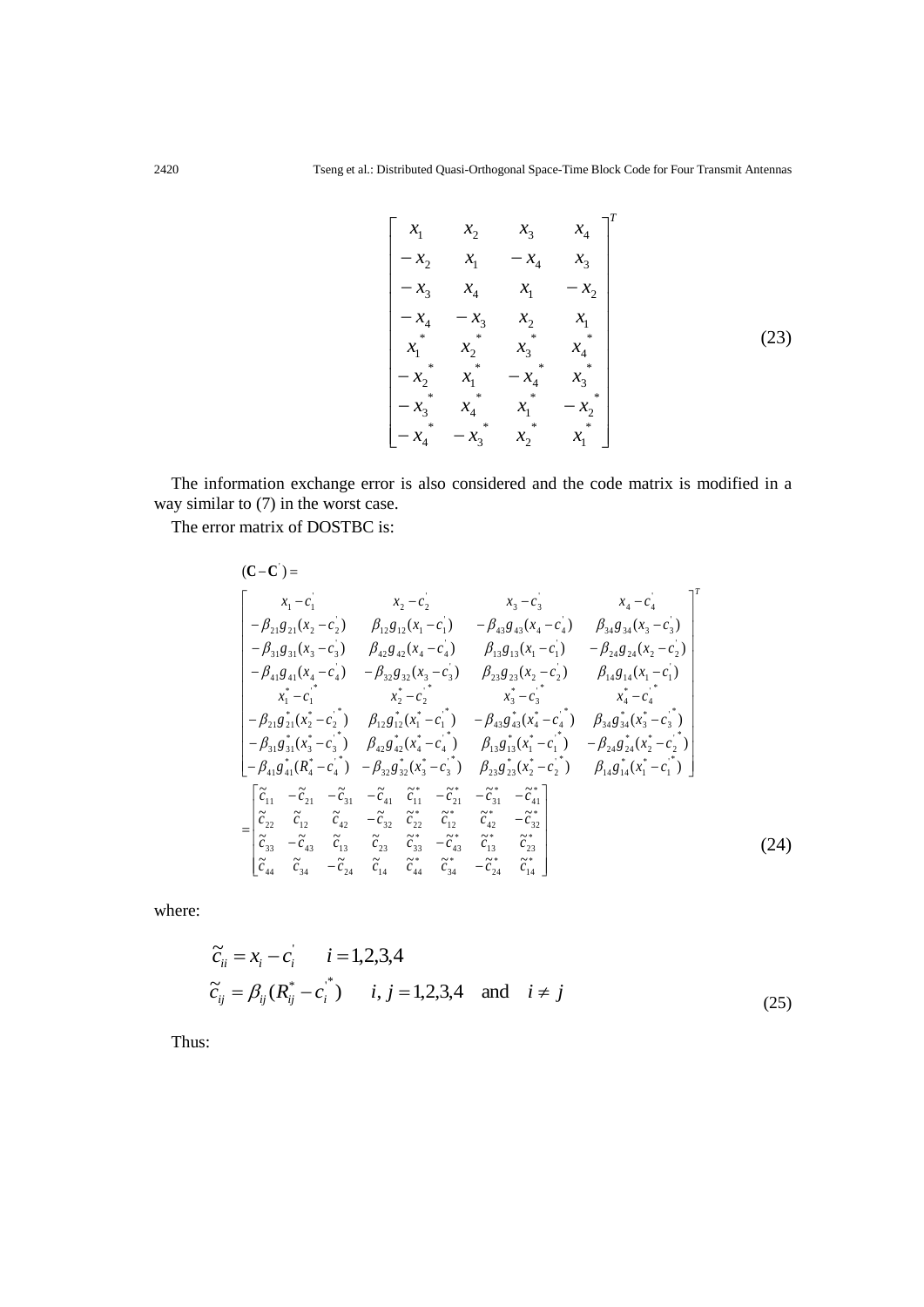KSII TRANSACTIONS ON INTERNET AND INFORMATION SYSTEMS VOL. 7, NO. 10, Oct. 2013 2421 Copyright ⓒ 2013 KSII

$$
(\mathbf{C} - \mathbf{C}) (\mathbf{C} - \mathbf{C})^H
$$
  
= 
$$
\begin{bmatrix} a_1 & b_1 & b_2 & b_3 \\ b_1 & a_2 & b_4 & b_5 \\ b_2 & b_4 & a_3 & b_6 \\ b_3 & b_5 & b_6 & a_4 \end{bmatrix}
$$
 (26)

where:

$$
a_{i} = 2\sum_{j=1}^{4} \left| \tilde{c}_{ji} \right|^{2} i=1,2,3,4
$$
\n
$$
b_{1} = \tilde{c}_{11} \tilde{c}_{22}^{*} - \tilde{c}_{21} \tilde{c}_{12}^{*} - \tilde{c}_{31} \tilde{c}_{42}^{*} + \tilde{c}_{41} \tilde{c}_{32}^{*} + \tilde{c}_{22} \tilde{c}_{11}^{*} - \tilde{c}_{12} \tilde{c}_{21}^{*}
$$
\n
$$
- \tilde{c}_{42} \tilde{c}_{31}^{*} + \tilde{c}_{32} \tilde{c}_{41}^{*}
$$
\n
$$
b_{2} = \tilde{c}_{11} \tilde{c}_{33}^{*} + \tilde{c}_{21} \tilde{c}_{43}^{*} - \tilde{c}_{31} \tilde{c}_{13}^{*} - \tilde{c}_{41} \tilde{c}_{23}^{*} + \tilde{c}_{33} \tilde{c}_{11}^{*} + \tilde{c}_{43} \tilde{c}_{21}^{*}
$$
\n
$$
- \tilde{c}_{13} \tilde{c}_{31}^{*} - \tilde{c}_{23} \tilde{c}_{41}^{*}
$$
\n
$$
b_{3} = \tilde{c}_{11} \tilde{c}_{44}^{*} - \tilde{c}_{21} \tilde{c}_{34}^{*} + \tilde{c}_{31} \tilde{c}_{24}^{*} - \tilde{c}_{41} \tilde{c}_{14}^{*} + \tilde{c}_{44} \tilde{c}_{11}^{*} - \tilde{c}_{34} \tilde{c}_{21}^{*}
$$
\n
$$
+ \tilde{c}_{24} \tilde{c}_{31}^{*} - \tilde{c}_{14} \tilde{c}_{41}^{*}
$$
\n
$$
+ \tilde{c}_{24} \tilde{c}_{31}^{*} - \tilde{c}_{14} \tilde{c}_{41}^{*}
$$
\n
$$
+ \tilde{c}_{13} \tilde{c}_{42}^{*} - \tilde{c}_{23} \tilde{c}_{32}^{*}
$$
\n
$$
+ \tilde{c
$$

Then (26) is substituted into (16) and the diversity product of DOSTBC can be found.

Finally, the diversity products of the DOSTBC and DQOSTBC are compared using the above performance analysis result. Equations (16), (21), and (26) are used to calculate the diversity product. The relation of the diversity product between these two is found as follows:

$$
\lambda_{DQOSTBC} > \lambda_{DOSTBC} \tag{41}
$$

So the performance analysis result indicates that the DQOSTBC outperforms the DOSTBC. In the next section, it will be shown that scenario iii (DQOSTBC) outperforms scenario ii (DOSTBC), which agrees with the performance analysis result.

Equation (17) is only an upper bound of the pairwise error probability, and not an exact average error probability. Therefore comparing the average bit error rate through Monte Carlo simulation is necessary.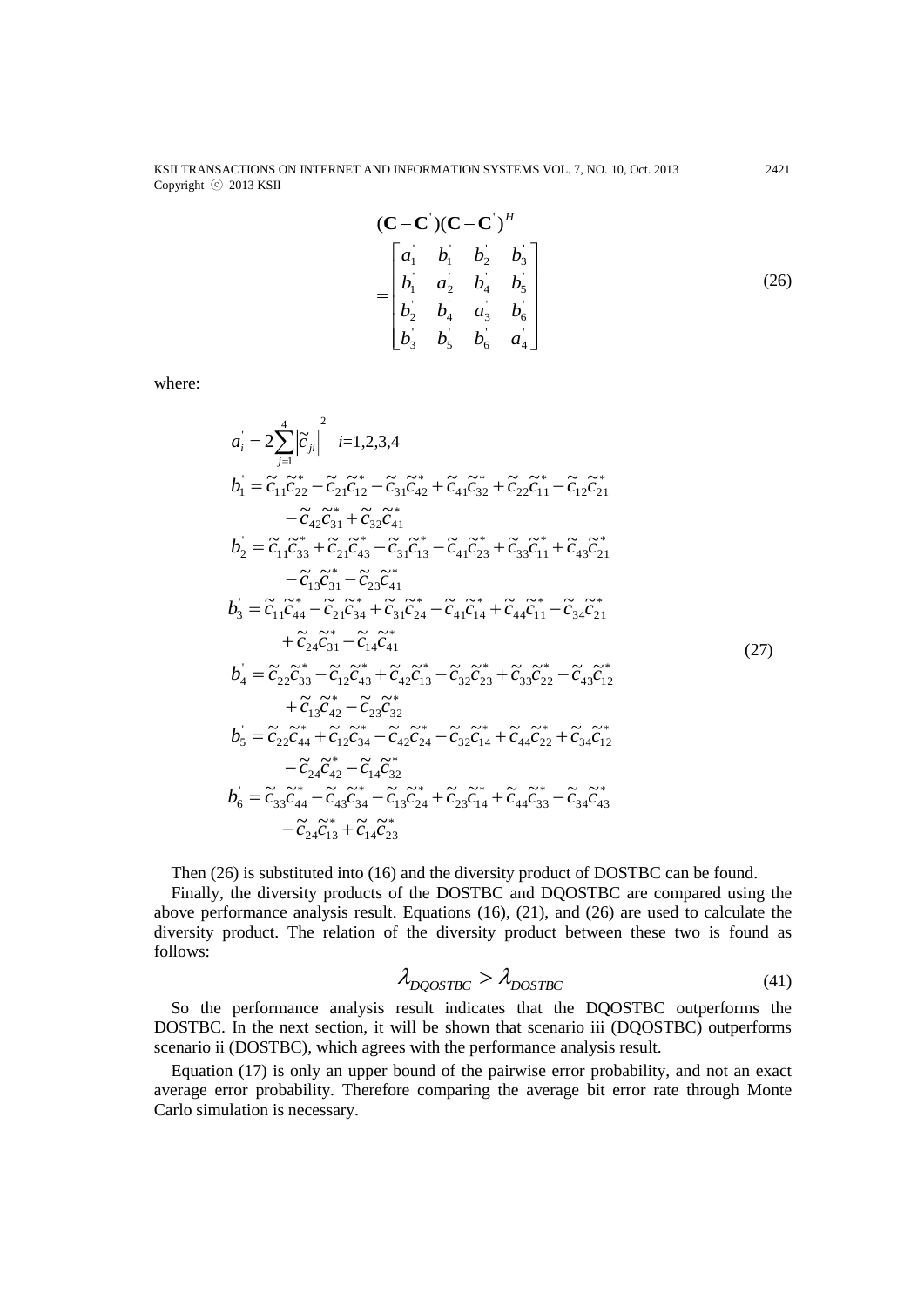#### **6. Simulation Results**

The simulation environment and channel is as follows. The system has four users and a single destination, as shown in **Fig. 1.** Each user as well as the destination has only one antenna. In other words, DOSTBC and DQOSTBC with four transmit antennas and one receive antenna are compared. The flat Rayleigh fading channels are also assumed.

Four scenarios at the same transmission rate of 2 bits/sec/Hz (the same assumption is in QOSTBC papers [14] [16][17]) are considered in the simulation:

- i. QOSTBC with error in information exchange: it uses a rate 1 QOSTBC matrix without information exchange mitigation and QPSK modulation.
- ii. DOSTBC: it uses a rate 1/2 OSTBC matrix and 16QAM modulation.
- iii. DQOSTBC: it uses a rate 1 QOSTBC matrix and QPSK modulation.
- iv. DQOSTBC: it uses a rate 1 QOSTBC matrix and QPSK modulation. At the receiver, we add PIC.

Assuming CRC is not present, we simulate these scenarios with the worst case (case 16). In Fig. 2, scenario iv outperforms scenario ii by about 6.5 dB at  $10<sup>-4</sup>$  bit error rate. For scenario iii (scenario iv without PIC), the gain is about 3.5dB.



**Fig. 2.** Average bit error rate versus SNR for 2 bits/sec/Hz for the worst case of different distributed coding schemes (without CRC, case 16 is always selected) with four transmit antennas.

Assuming CRC is present, these scenarios with all cases (CRC helps to pick one of 16 cases) are simulated. In Fig. 3, scenario iv outperforms scenario ii by about  $5.5$  dB at  $10^{-4}$  bit error rate. For scenario iii (scenario iv without PIC), the gain is about 4.5dB.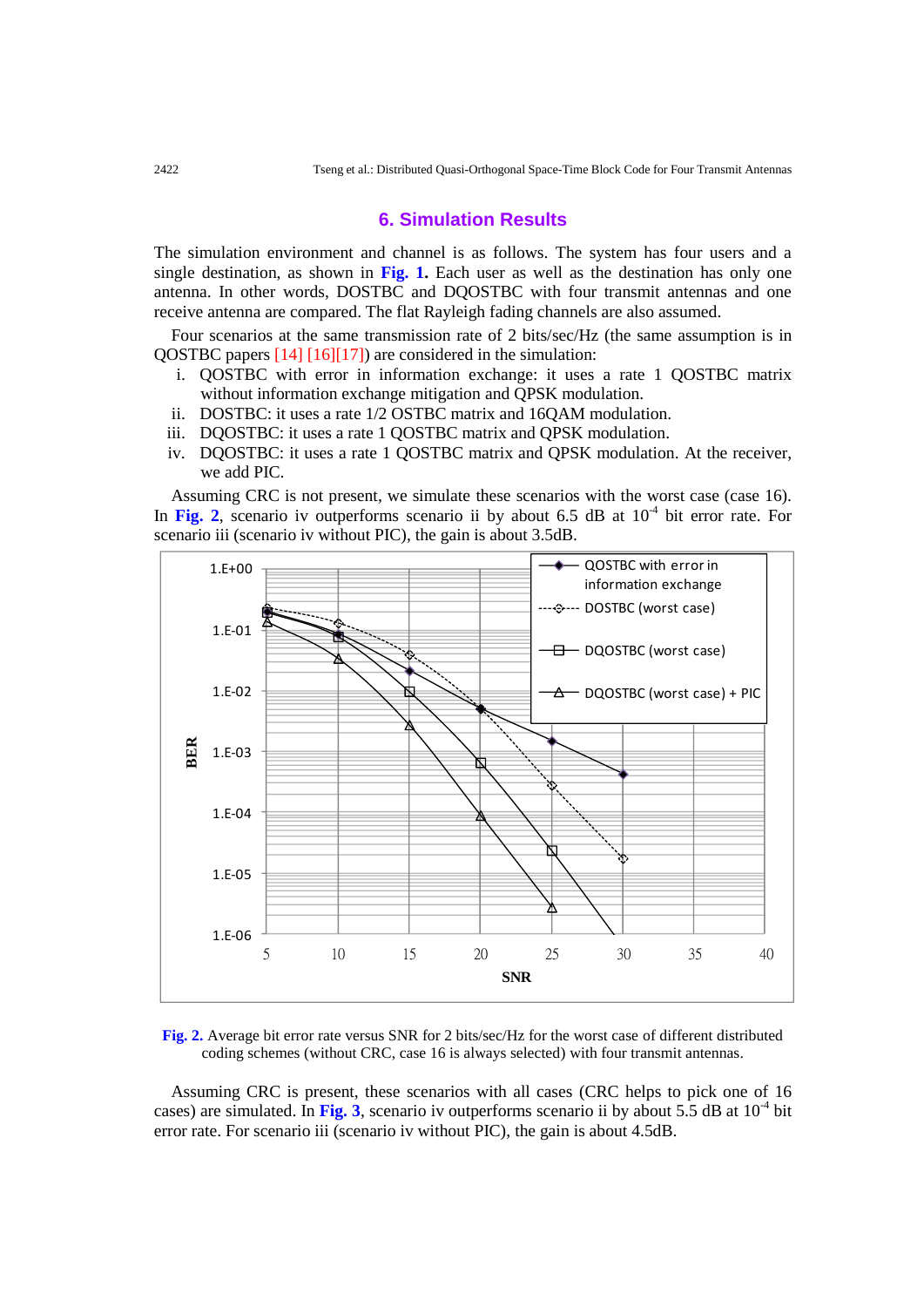

KSII TRANSACTIONS ON INTERNET AND INFORMATION SYSTEMS VOL. 7, NO. 10, Oct. 2013 2423 Copyright ⓒ 2013 KSII

**Fig. 3.** Average bit error rate versus SNR for 2 bits/sec/Hz for all cases of different distributed coding schemes (with CRC, one out of 16 cases is selected) with four transmit antennas.

These scenarios are also simulated with the best case (case 1). In **Fig. 4**, scenario iv outperforms scenario ii by about  $3.5$  dB at  $10^{-4}$  bit error rate. For scenario iii (scenario iv without PIC), the gain is about 3dB.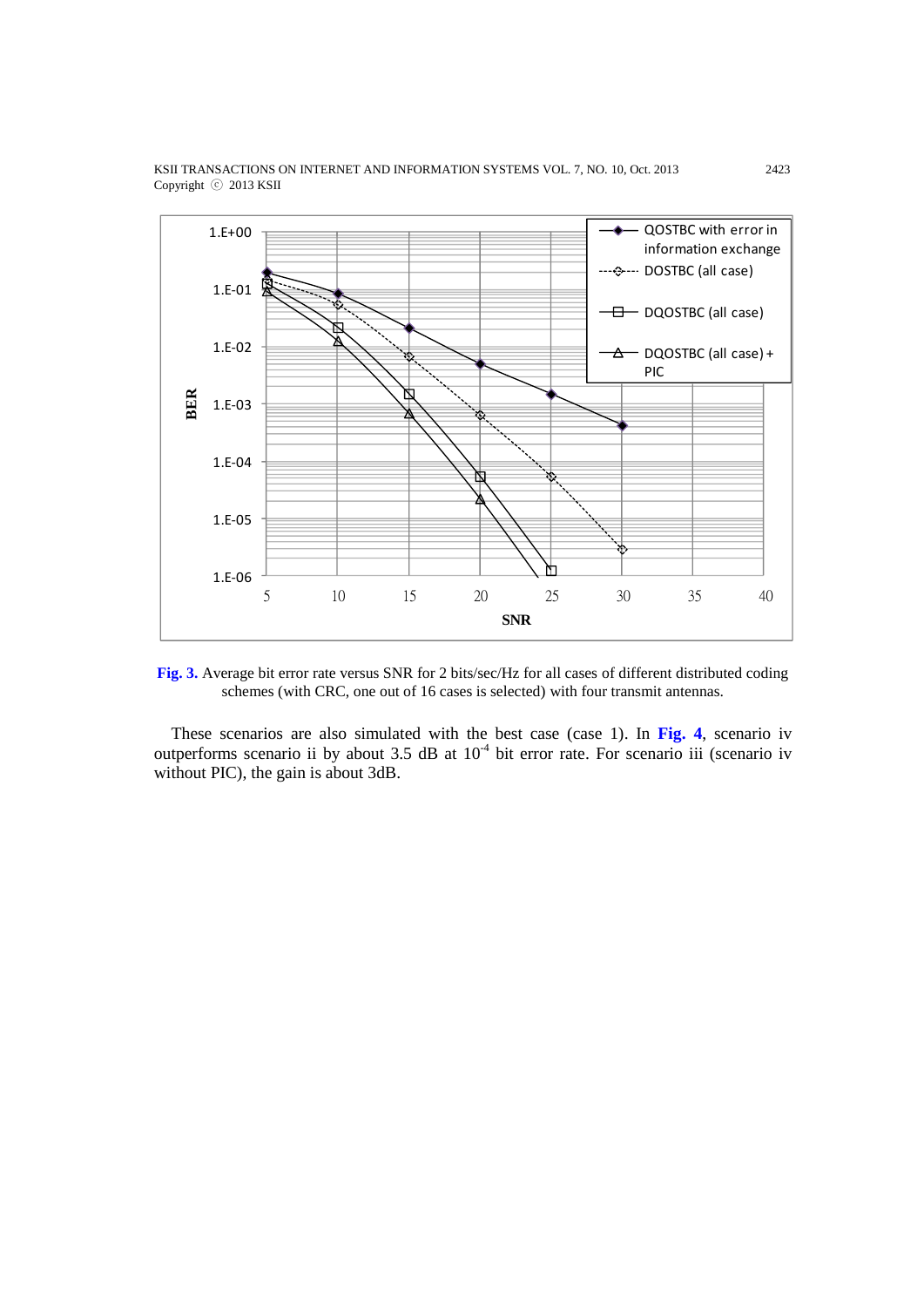

Fig. 4. Average bit error rate versus SNR for 2 bits/sec/Hz for the best case of different distributed coding schemes with four transmit antennas.

In **Figs. 2-4**, scenario 1 (a QOSTBC with error in information exchange) is also shown for comparison. It does not change the code matrix according to whether the information exchange is correct or not, so it does not mitigate the information exchange error, and it maintains the same curve in **Figs. 2-4**. From **Figs. 2-4**, we can see that this curve has the worst BER when SNR is higher than 20dB because of loss of full diversity.

Based on (17) in the performance analysis section, scenario iii should have a lower error probability than scenario ii. This agrees with the simulation curves in **Fig. 2**.

To see the efficiency of PIC, we compare scenarios iii and iv in **Figs. 2-4**. For the worst case, all cases, and the best case, the PIC gains 3, 1, and  $0.5dB$  at  $10^{-4}$  bit error rate, respectively. We find that the PIC gains most in the worst case (case 16) and little in the best case (case 1). All information exchange is wrong in the worst case, the  $\beta_{mn} R_{mn}$  elements in the code matrix contain noise in addition to  $x_m$  (see (4)), so additional PIC is most helpful in this case.

# **7. Conclusion**

In this paper, a distributed quasi-orthogonal space-time block code (DQOSTBC) focusing on information exchange errors is proposed to achieve full diversity. The analyses are applied on a multi-input multi-output (MIMO) system with four transmit antennas and one receive antenna. The simulation results show that the proposed full rate full diversity DQOSTBC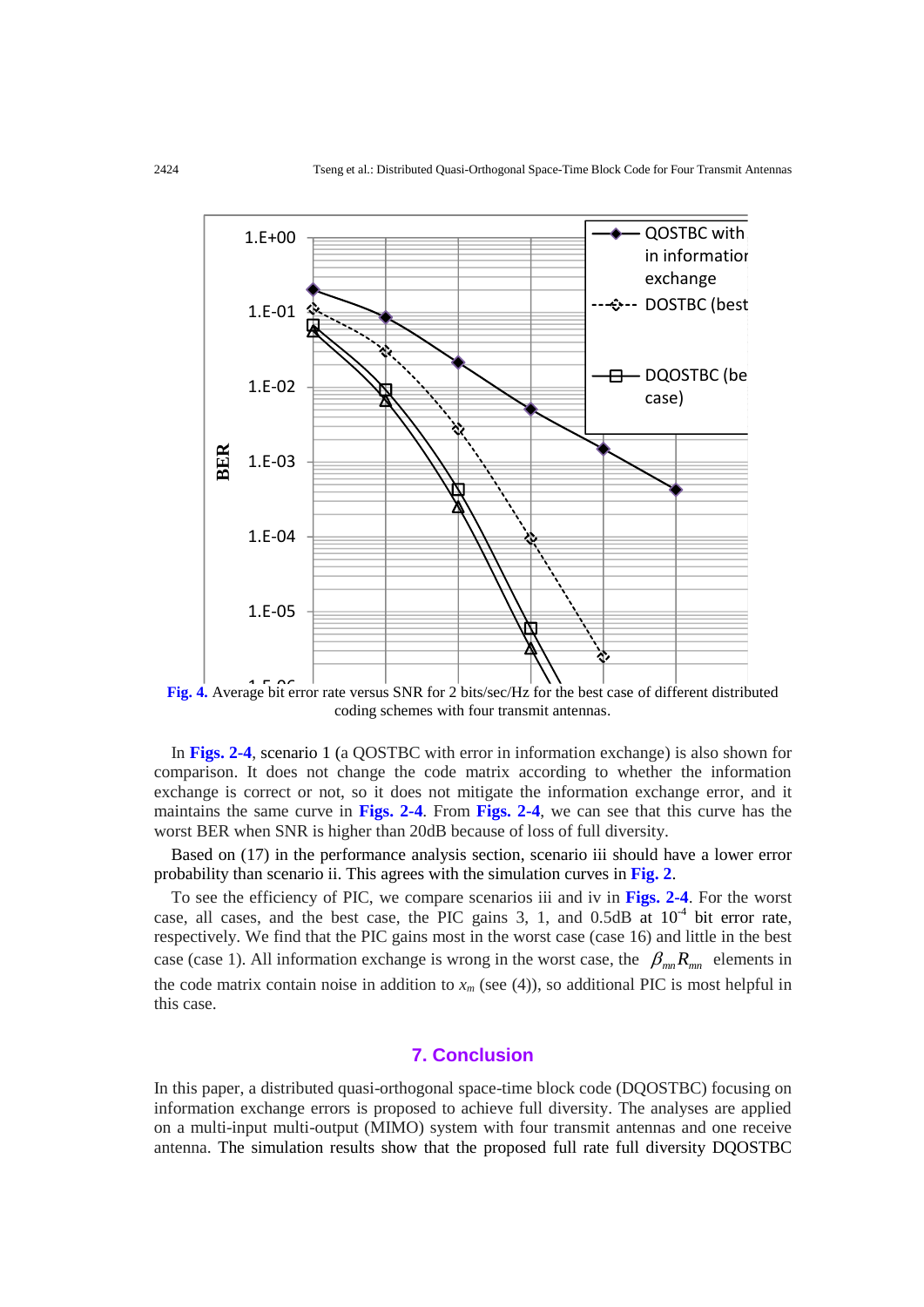KSII TRANSACTIONS ON INTERNET AND INFORMATION SYSTEMS VOL. 7, NO. 10, Oct. 2013 2425 Copyright ⓒ 2013 KSII

scheme has lower BER than the QOSTBC with error in information exchange (not full diversity). The simulation result and performance analysis also show that the proposed full rate DQOSTBC scheme has lower BER than rate 1/2 DOSTBC at the same transmission rate of 2 bits/sec/Hz.

# **Appendix A**

Case 3: only  $x_2$  is in error:

$$
\mathbf{C}(\mathbf{x}) = \begin{bmatrix} x_1 & -\beta_{21}R_{21}^* & -x_3^* & x_4 \\ x_2 & x_1^* & -x_4^* & -x_3 \\ x_3 & -x_4^* & x_1^* & -\beta_{23}R_{23} \\ x_4 & x_3^* & \beta_{24}R_{24}^* & x_1 \end{bmatrix}
$$
(A-1)

Case 4: only  $x_3$  is in error:

$$
\mathbf{C}(\mathbf{x}) = \begin{bmatrix} x_1 & -x_2^* & -\beta_{31}R_{31}^* & x_4 \\ x_2 & x_1^* & -x_4^* & -\beta_{32}R_{32} \\ x_3 & -x_4^* & x_1^* & -x_2 \\ x_4 & \beta_{34}R_{34}^* & x_2^* & x_1 \end{bmatrix}
$$
 (A-2)

Case 5: only  $x_4$  is in error:

$$
\mathbf{C}(\mathbf{x}) = \begin{bmatrix} x_1 & -x_2^* & -x_3^* & \beta_{41}R_{41} \\ x_2 & x_1^* & -\beta_{42}R_{42}^* & -x_3 \\ x_3 & -\beta_{43}R_{43}^* & x_1^* & -x_2 \\ x_4 & x_3^* & x_2^* & x_1 \end{bmatrix}
$$
(A-3)

Case 6:  $x_1$  and  $x_2$  are in error:

$$
\mathbf{C}(\mathbf{x}) = \begin{bmatrix} x_1 & -\beta_{21}R_{21}^* & -x_3^* & x_4 \\ x_2 & \beta_{12}R_{12}^* & -x_4^* & -x_3 \\ x_3 & -x_4^* & \beta_{13}R_{13}^* & -\beta_{23}R_{23} \\ x_4 & x_3^* & \beta_{24}R_{24}^* & \beta_{14}R_{14} \end{bmatrix}
$$
 (A-4)

Case 7:  $x_1$  and  $x_3$  are in error: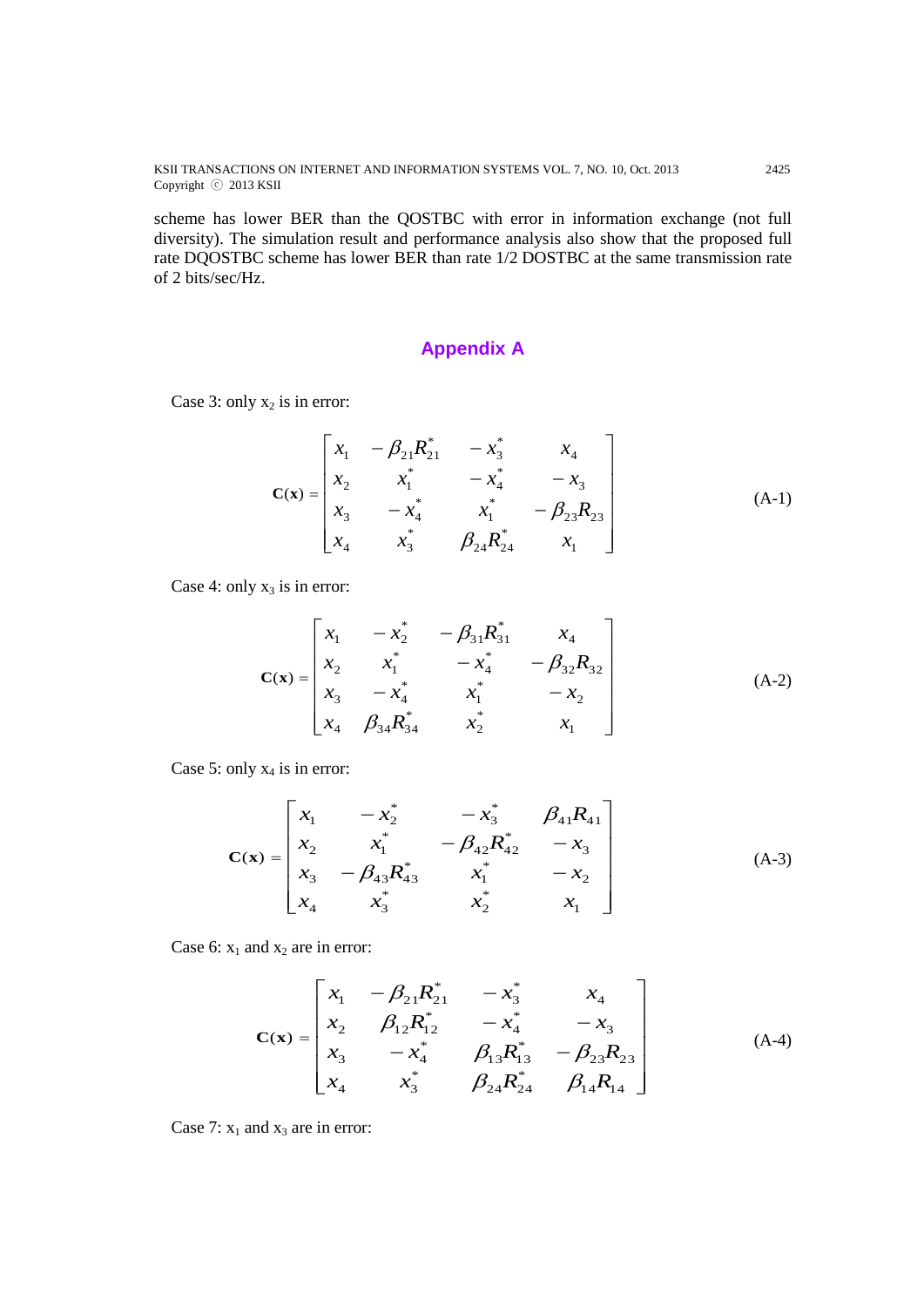$$
\mathbf{C}(\mathbf{x}) = \begin{bmatrix} x_1 & -x_2^* & -\beta_{31}R_{31}^* & x_4 \\ x_2 & \beta_{12}R_{12}^* & -x_4^* & -\beta_{32}R_{32} \\ x_3 & -x_4^* & \beta_{13}R_{13}^* & -x_2 \\ x_4 & \beta_{34}R_{34}^* & x_2^* & \beta_{14}R_{14} \end{bmatrix}
$$
 (A-5)

Case 8:  $x_1$  and  $x_4$  are in error:

$$
\mathbf{C}(\mathbf{x}) = \begin{bmatrix} x_1 & -x_2^* & -x_3^* & \beta_{41}R_{41} \\ x_2 & \beta_{12}R_{12}^* & -\beta_{42}R_{42}^* & -x_3 \\ x_3 & -\beta_{43}R_{43}^* & \beta_{13}R_{13}^* & -x_2 \\ x_4 & x_3^* & x_2^* & \beta_{14}R_{14} \end{bmatrix}
$$
 (A-6)

Case 9:  $x_2$  and  $x_3$  are in error:

$$
\mathbf{C}(\mathbf{x}) = \begin{bmatrix} x_1 & -\beta_{21}R_{21}^* & -\beta_{31}R_{31}^* & x_4 \\ x_2 & x_1^* & -x_4^* & -\beta_{32}R_{32} \\ x_3 & -x_4^* & x_1^* & -\beta_{23}R_{23} \\ x_4 & \beta_{34}R_{34}^* & \beta_{24}R_{24}^* & x_1 \end{bmatrix}
$$
 (A-7)

Case 10:  $x_2$  and  $x_4$  are in error:

$$
\mathbf{C}(\mathbf{x}) = \begin{bmatrix} x_1 & -\beta_{21}R_{21}^* & -x_3^* & \beta_{41}R_{41} \\ x_2 & x_1^* & -\beta_{42}R_{42}^* & -x_3 \\ x_3 & -\beta_{43}R_{43}^* & x_1^* & -\beta_{23}R_{23} \\ x_4 & x_3^* & \beta_{24}R_{24}^* & x_1 \end{bmatrix}
$$
 (A-8)

Case 11:  $x_3$  and  $x_4$  are in error:

$$
\mathbf{C}(\mathbf{x}) = \begin{bmatrix} x_1 & -x_2^* & -\beta_{31}R_{31}^* & \beta_{41}R_{41} \\ x_2 & x_1^* & -\beta_{42}R_{42}^* & -\beta_{32}R_{32} \\ x_3 & -\beta_{43}R_{43}^* & x_1^* & -x_2 \\ x_4 & \beta_{34}R_{34}^* & x_2^* & x_1 \end{bmatrix}
$$
 (A-9)

Case 12:  $x_1$ ,  $x_2$  and  $x_3$  are in error: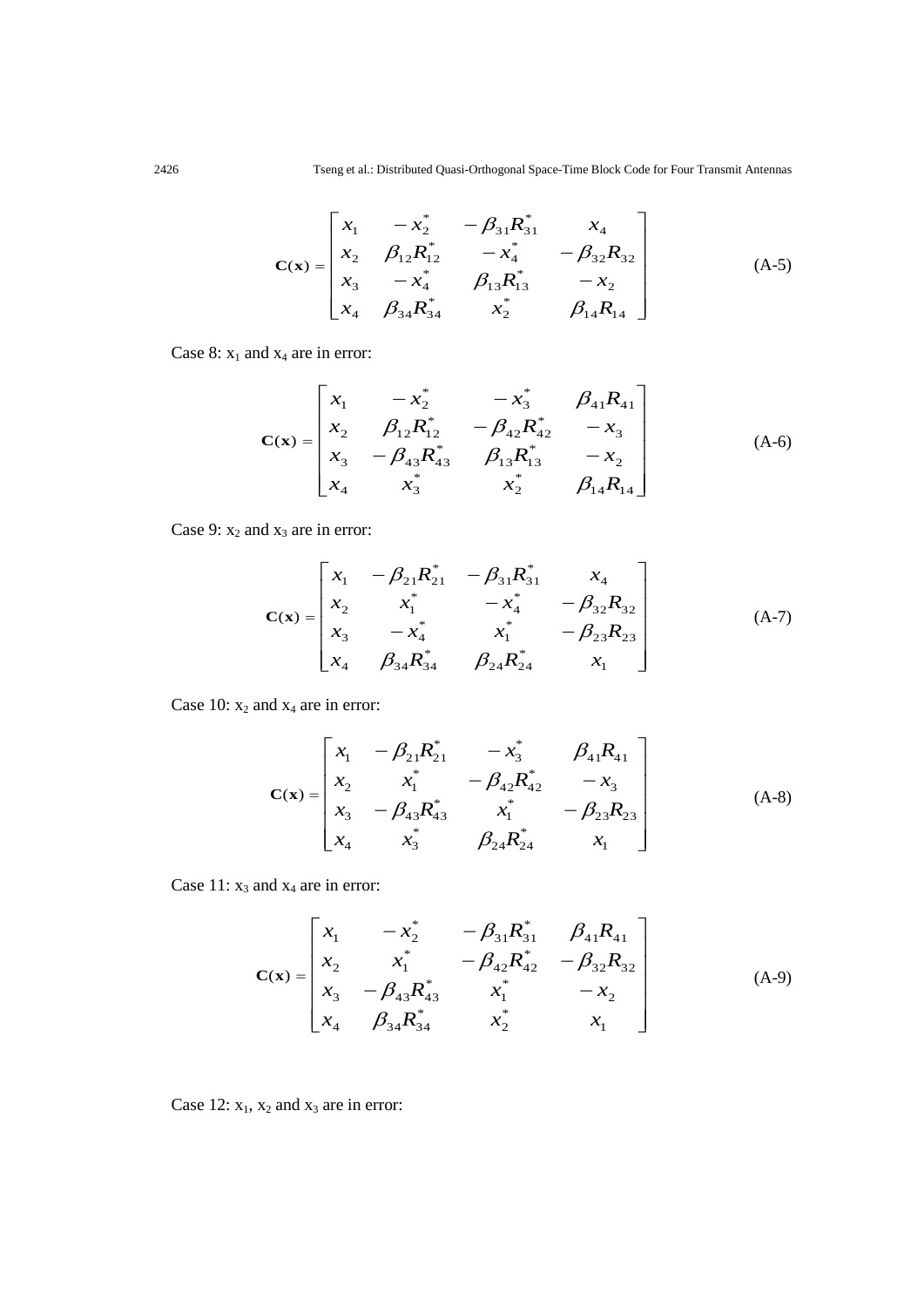KSII TRANSACTIONS ON INTERNET AND INFORMATION SYSTEMS VOL. 7, NO. 10, Oct. 2013 2427 Copyright ⓒ 2013 KSII

$$
\mathbf{C}(\mathbf{x}) = \begin{bmatrix} x_1 & -\beta_{21}R_{21}^* & -\beta_{31}R_{31}^* & x_4 \\ x_2 & \beta_{12}R_{12}^* & -x_4^* & -\beta_{32}R_{32} \\ x_3 & -x_4^* & \beta_{13}R_{13}^* & -\beta_{23}R_{23} \\ x_4 & \beta_{34}R_{34}^* & \beta_{24}R_{24}^* & \beta_{14}R_{14} \end{bmatrix}
$$
 (A-10)

Case 13:  $x_1$ ,  $x_2$  and  $x_4$  are in error:

$$
\mathbf{C}(\mathbf{x}) = \begin{bmatrix} x_1 & -\beta_{21}R_{21}^* & -x_3^* & \beta_{41}R_{41} \\ x_2 & \beta_{12}R_{12}^* & -\beta_{42}R_{42}^* & -x_3 \\ x_3 & -\beta_{43}R_{43}^* & \beta_{13}R_{13}^* & -\beta_{23}R_{23} \\ x_4 & x_3^* & \beta_{24}R_{24}^* & \beta_{14}R_{14} \end{bmatrix}
$$
 (A-11)

Case 14:  $x_1$ ,  $x_3$  and  $x_4$  are in error:

$$
\mathbf{C}(\mathbf{x}) = \begin{bmatrix} x_1 & -x_2^* & -\beta_{31}R_{31}^* & \beta_{41}R_{41} \\ x_2 & \beta_{12}R_{12}^* & -\beta_{42}R_{42}^* & -\beta_{32}R_{32} \\ x_3 & -\beta_{43}R_{43}^* & \beta_{13}R_{13}^* & -x_2 \\ x_4 & \beta_{34}R_{34}^* & x_2^* & \beta_{14}R_{14} \end{bmatrix}
$$
 (A-12)

Case 15:  $x_2$ ,  $x_3$  and  $x_4$  are in error:

$$
\mathbf{C}(\mathbf{x}) = \begin{bmatrix} x_1 & -\beta_{21}R_{21}^* & -\beta_{31}R_{31}^* & \beta_{41}R_{41} \\ x_2 & x_1^* & -\beta_{42}R_{42}^* & -\beta_{32}R_{32} \\ x_3 & -\beta_{43}R_{43}^* & x_1^* & -\beta_{23}R_{23} \\ x_4 & \beta_{34}R_{34}^* & \beta_{24}R_{24}^* & x_1 \end{bmatrix}
$$
 (A-13)

#### **References**

- [1] D. Gesbert, M. Shafi, D. Shiu, P. J. Smith and A. Naguib, "From theory to practice: an overview of MIMO Space-Time coded wireless systems," *IEEE J. Select. Areas Communications*, vol. 21, no. 3, pp. 281-302, April 2003. [Article \(CrossRef Link\)](http://dx.doi.org/10.1109/JSAC.2003.809458)
- [2] Shu-Ming Tseng and Hsin-lung Lee, "An adaptive partial parallel multistage detection for MIMO systems," *IEEE Trans. Communications*, vol. 53, no. 4, pp. 587-591, April 2005. [Article](http://dx.doi.org/10.1109/TCOMM.2005.844970)  [\(CrossRef Link\)](http://dx.doi.org/10.1109/TCOMM.2005.844970)
- [3] Hyukjin Chae, Kiyeon Kim, Rong Ran and Dong Ku Kim, "A single feedback based interference alignment for three-user MIMO interference channels with limited feedback," *KSII Transactions on Internet and Information Systems*, vol. 7, no. 4, pp. 692-710, April 2013. [Article \(CrossRef](http://dx.doi.org/10.3837/tiis.2013.04.005)  [Link\)](http://dx.doi.org/10.3837/tiis.2013.04.005)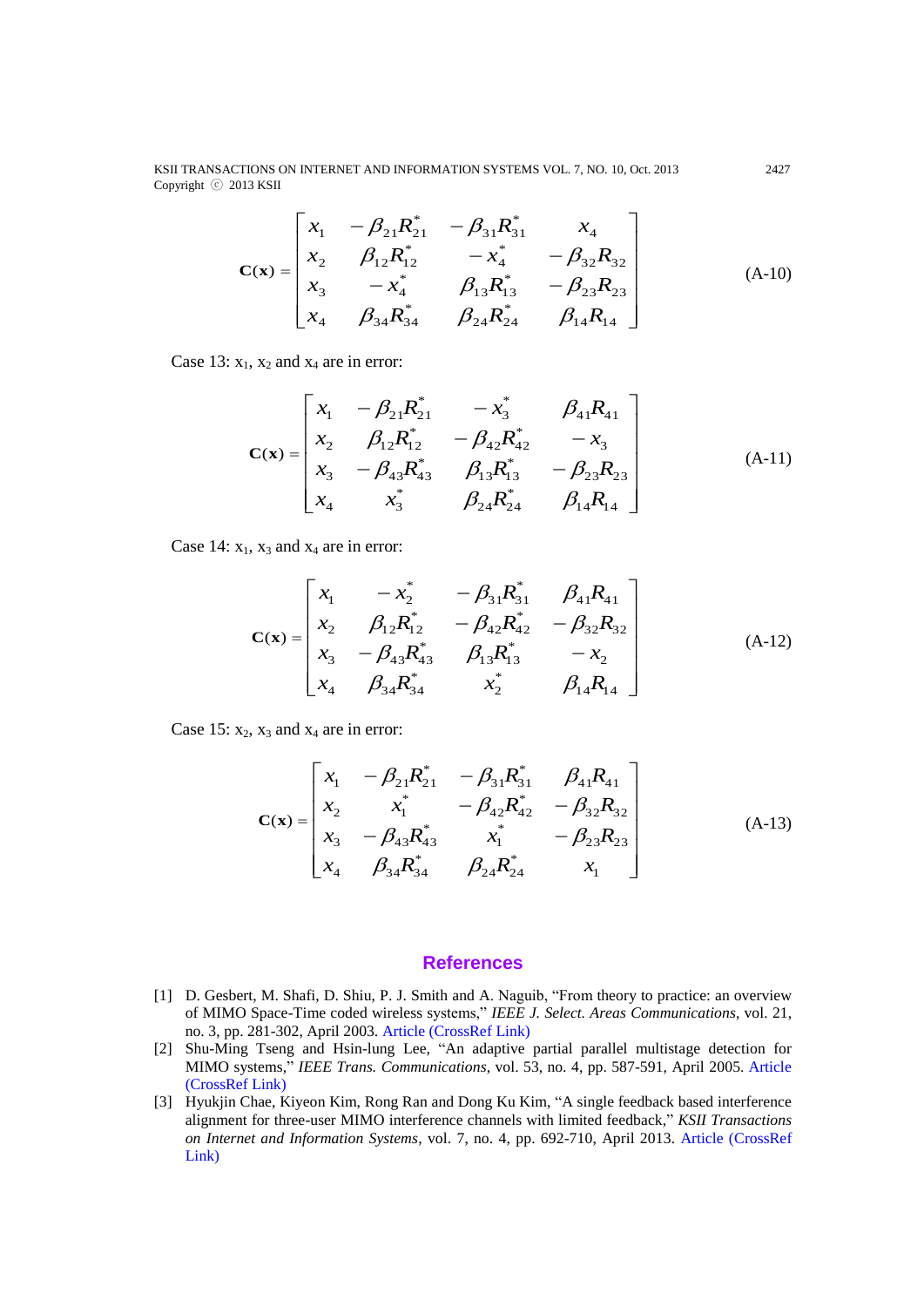- [4] Shu-Ming Tseng, "Sequential detection for multiuser MIMO CDMA systems with single spreading code per user," *IEEE Trans Wireless Communications*, vol. 8, no. 7, pp. 3492-3497, July 2009. [Article \(CrossRef Link\)](http://dx.doi.org/10.1109/TWC.2009.070297)
- [5] Chau Yuen, Yong Liang Guan, and Tjeng Thiang Tjhung, "Quasi-orthogonal STBC with minimum decoding complexity," *IEEE Transactions on Wireless Communications,* vol. 4, no. 5, pp. 2089-2094, Sep. 2005. [Article \(CrossRef Link\)](http://dx.doi.org/10.1109/TWC.2005.853890)
- [6] Zhongding Lee, Chau Yuen, and Francois PS Chin, "Quasi-orthogonal space-time block codes for two transmit antennas and three time slots," *IEEE Transactions on Wireless Communications,* vol. 10, no. 6, pp. 1983-1991, June 2011. [Article \(CrossRef Link\)](http://dx.doi.org/10.1109/TWC.2011.032411.101636)
- [7] A. Nosratinia, T. E. Hunter and A. Hedaya, "Cooperative Communication in Wireless Networks," *IEEE Communications Magazine,* vol. 42, no. 10, pp.74-80, October 2004. [Article](http://dx.doi.org/10.1109/MCOM.2004.1341264)  [\(CrossRef Link\)](http://dx.doi.org/10.1109/MCOM.2004.1341264)
- [8] Y. Li, "Distributed coding for cooperative wireless networks: An overview and recent advances," *IEEE Communications Magazine,* vol. 47, no. 8, pp. 71-77, August 2009. [Article \(CrossRef Link\)](http://dx.doi.org/10.1109/MCOM.2009.5181895)
- [9] J. N. Laneman and G. W. Wornell, "Distributed space-time-coded protocols for exploiting cooperative diversity in wireless networks," *IEEE Trans. Inform. Theory,* vol. 49, no. 10, pp. 2415-2425, October 2003. [Article \(CrossRef Link\)](http://dx.doi.org/10.1109/TIT.2003.817829)
- [10] S. Yiu, R. Schober and L. Lampe, "Distributed space-time block coding," *IEEE Trans. Communications,* vol. 54, no. 7, pp. 1195–2006, July 2006. [Article \(CrossRef Link\)](http://dx.doi.org/10.1109/TCOMM.2006.877947)
- [11] J. Yuan, "Distributed space-time trellis codes for a cooperative system," *IEEE Trans. Wireless Communications*, vol. 8, no. 10, pp. 4897-4905, October 2009. [Article \(CrossRef Link\)](http://dx.doi.org/10.1109/TWC.2009.080779)
- [12] S. Das and M. Ghosh, "Implementation of full-diversity distributed STBC in cluster-based cooperative communication," in *Proc. IEEE Vehicular Tech. Conf. (VTC'08-Spring),*  pp.1216-1220, May 11-14, 2008. [Article \(CrossRef Link\)](http://dx.doi.org/10.1109/VETECS.2008.257)
- [13] V. Tarokh, H. Jafarkhani and A. R. Calderbank, "Space-time block codes from orthogonal designs," *IEEE Trans. Inform. Theory*, vol. 45, no. 5, pp.1456–1467, July 1999. [Article](http://dx.doi.org/10.1109/18.771146)  [\(CrossRef Link\)](http://dx.doi.org/10.1109/18.771146)
- [14] H. Jafarkhani, "A quasi-orthogonal space-time block code," *IEEE Trans. Communications*, vol. 49, no. 1, pp. 1-4, January 2001. [Article \(CrossRef Link\)](http://dx.doi.org/10.1109/26.898239)
- [15] L. Xian and H. Liu, "Optimal rotation angles for quasi-orthogonal space-time codes with PSK modulation," *IEEE Communications Letters,* vol. 9, no. 8, pp. 676-678, August 2005. [Article](http://dx.doi.org/10.1109/LCOMM.2005.1496579)  [\(CrossRef Link\)](http://dx.doi.org/10.1109/LCOMM.2005.1496579)
- [16] W. Su and X. G. Xia, "Signal constellations for quasi-orthogonal space-time block codes with full diversity," *IEEE Trans. Inform. Theory,* vol. 50, no. 10, pp. 2331-2347, October 2004. [Article \(CrossRef Link\)](http://dx.doi.org/10.1109/TIT.2004.834740)
- [17] Z. Yan, Y. Yang, M. Ma and Y. Lu, "An improved decoding for constellation rotation QOSTBC concatenates RS code using interference cancellation," in *Proc. IEEE International Symposium on Broadband Multimedia Systems and Broadcasting (BMSB),* pp. 1-4, March 24-26, 2010. [Article \(CrossRef Link\)](http://dx.doi.org/10.1109/ISBMSB.2010.5463121)
- [18] Y. Zhao and H. Chen, "Design and performance analysis of quasi-orthogonal space-time block codes for four antennae," *IEICE Trans. Fundamentals,* vol. E88–A, no. 11, pp. 3244-3247, November 2005. [Article \(CrossRef Link\)](http://dx.doi.org/10.1093/ietfec/e88-a.11.3244)
- [19] V. Tarokh, N. Seshadri and A. R. Calderbank, ["Space-time](http://ieeexplore.ieee.org/search/srchabstract.jsp?tp=&arnumber=661517&openedRefinements%3D*%26filter%3DAND%28NOT%284283010803%29%29%26matchBoolean%3Dtrue%26searchField%3DSearch+All%26queryText%3D%28Space%E2%80%93Time+Codes+for+High+Data+Rate+Wireless+Communication%3A+Performance+Criterion+and+Code+Construction%29) codes for high data rate wireless [communication:](http://ieeexplore.ieee.org/search/srchabstract.jsp?tp=&arnumber=661517&openedRefinements%3D*%26filter%3DAND%28NOT%284283010803%29%29%26matchBoolean%3Dtrue%26searchField%3DSearch+All%26queryText%3D%28Space%E2%80%93Time+Codes+for+High+Data+Rate+Wireless+Communication%3A+Performance+Criterion+and+Code+Construction%29) performance criterion and code construction," *IEEE Trans. Inform. Theory.* vol. 44, no. 2, pp. 744-765, March 1988. [Article \(CrossRef Link\)](http://dx.doi.org/10.1109/18.661517)
- [20] Shu-Ming Tseng, Yueh-Teng Hsu, and Shiou-Cheng Ren, "A distributed quasi-orthogonal space time block code for cooperative communication with information exchange errors for decode-and-forward relay networks," in *Proc. International Conference on Information Networking (ICOIN), 2013*, pp. 286-290. [Article \(CrossRef Link\)](http://dx.doi.org/10.1109/ICOIN.2013.6496391)